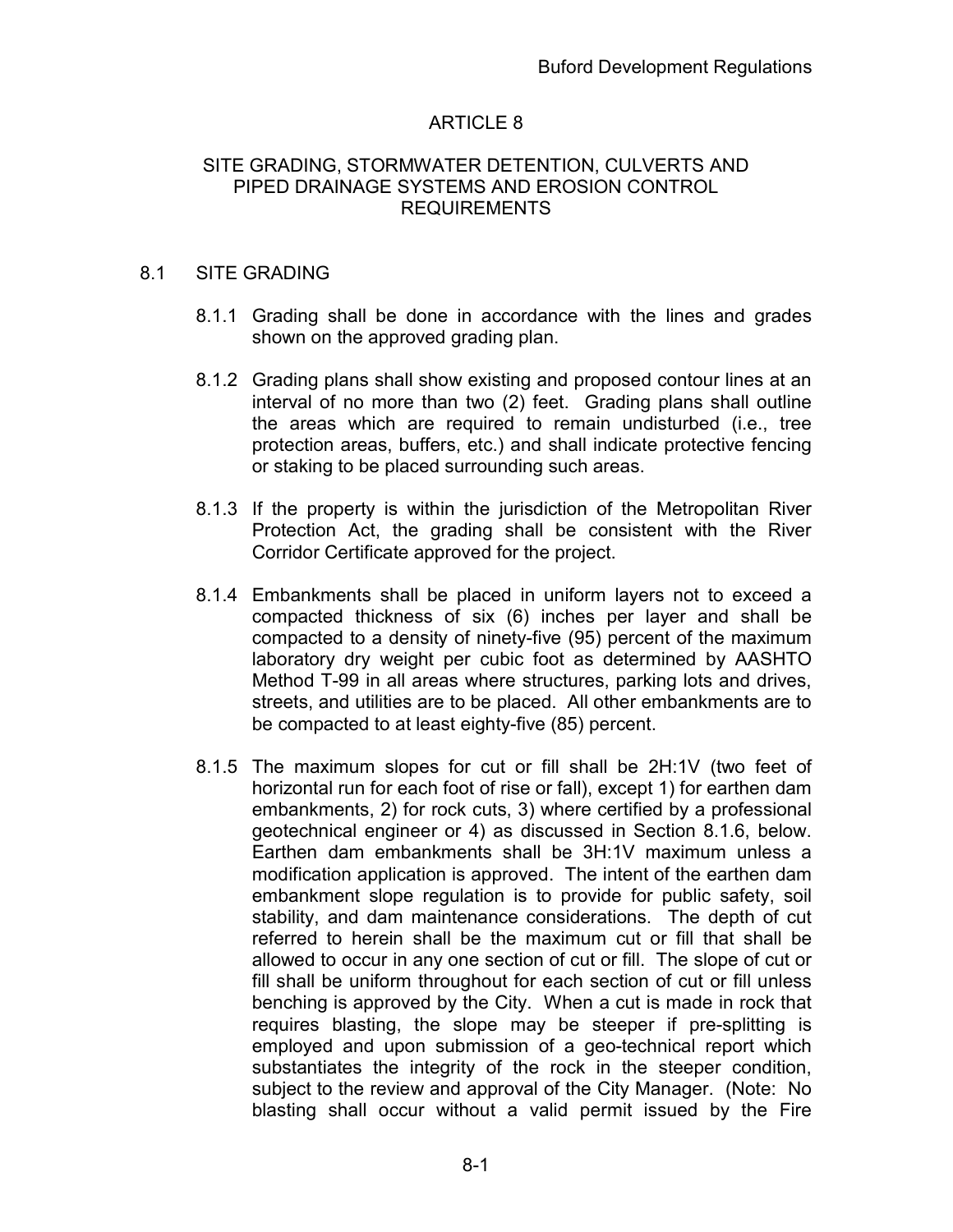Marshall's office.) Refer to the Standard Drawings for grading section and retaining wall details.

- 8.1.6 While most soils in the area can be safety stabilized at a 2H:1V slope, some soils exhibit a low shearing resistance and a low cohesiveness. These soils typically are micaceous silts and sandy soils with little or no clay. If the 2H:1V slope shows evidence of shearing, non-cohesiveness, sliding, or inability to maintain compaction, the slope shall be stabilized at 3H:1V or by using such mechanical methods as needed (such as retaining walls or "grow mats" stapled in place) to maintain slope, height, and integrity.
- 8.1.7 A grading plan showing building pad locations shall be submitted for residential subdivisions, unless a modification application is approved, zoned for a lot size of less than twelve thousand (12,000) square feet or a density of four (4) units per acre or more. The intent of this regulation is to ensure adequate lot to lot drainage. Granting a modification will not nullify the intent of these regulations when the layout has a minimum lot area of fourteen thousand five hundred and twenty (14,520) square feet and a minimum lot width of ninety (90) feet. The grading plan may be used as a construction document prior to approval of the Final Plat or as a guidance document for individual lot grading after approval of the Final Plat.
- 8.1.8 Grading for roads and improved ditches shall be shown.

## 8.2 STORMWATER DETENTION

- 8.2.1 Stormwater Management Report Required:
	- a. Every project shall provide a Stormwater Management Report prepared by a professional engineer currently registered in the State of Georgia. The purpose of this report shall be to formulate a plan to manage stormwater runoff so that stormwater runoff hazards are not created and existing runoff-related problems are not exacerbated, either upstream or downstream from or within the boundaries of the property being developed. The engineer shall be responsible for obtaining all information necessary for the report. Hydrologic analysis and detention pond hydraulics, pipe and open channel hydraulics, culvert hydraulics, water quality best management practices, flood studies for any floodplain or flood prone areas, and hydrologic and hydraulic analysis and design calculations which are performed for the design of a dam as defined in Section 8.6 of these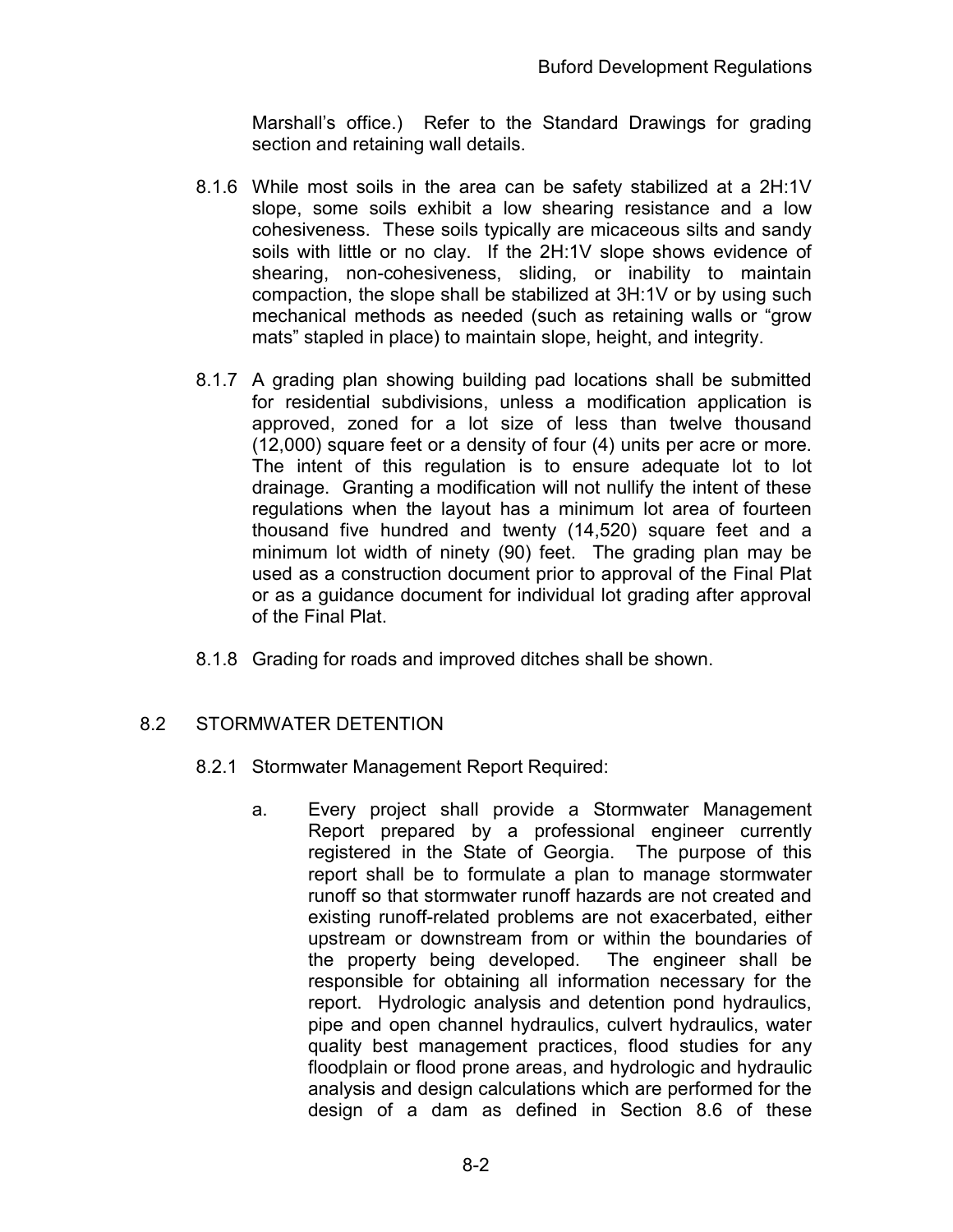regulations, shall be certified by a professional engineer registered in the State of Georgia.

b. The Stormwater Management Report shall identify the locations and quantities of stormwater runoff entering and exiting the site for both pre- and post-developed conditions. Analysis of the off-site properties shall anticipate future development in addition to addressing existing conditions. All culverts, pipe systems, and open channel flow systems shall be sized based on all on-site upstream areas being developed in accordance with the development plans and the off-site upstream areas being developed in accordance with the City's adopted Existing Land Use Plan with no detention. Upstream detention may be included when determing flows, provided the engineer calculates the reduced flows by routing the developed flows through any stormwater facility included in the analysis rather than assuming the reduction will occur. The engineer shall show that detention facilities used in the analysis will remain, be properly maintained and the storage volume and outlet structure is based on current conditions.

Detention facilities shall be designed using pre-development flows based on existing conditions for all upstream areas including existing on-site lakes and detention. Postdevelopment flows, except the 100-year flow, shall be based on on-site upstream areas being developed per the development plans and existing conditions for off-site upstream areas. The 100-year flow shall be based on onsite upstream areas being developed per the development plans and the off-site upstream areas being developed per the City's adopted Existing Land Use Plan with no detention. Upstream detention may be included if it meets the conditions as described for culverts and pipe systems. Existing conditions shall be defined as the conditions of the site at the time of application for a land disturbance permit. The existing condition includes on-site lakes and ponds. Pre-development flows shall be determined by routing the pre-developed flows through these stormwater facilities. Flows used to size the outlet structures for detention facilities that exceed the 25-year design flow shall be sized as described for culverts and pipe systems. When more than twenty-five (25) percent of the property of a developed project site is disturbed for either redevelopment or improvement, the Stormwater Management Report shall be prepared for the entire site and existing impervious areas shall be treated as forest in the pre-development analysis. When twenty-five (25) percent or less of the property is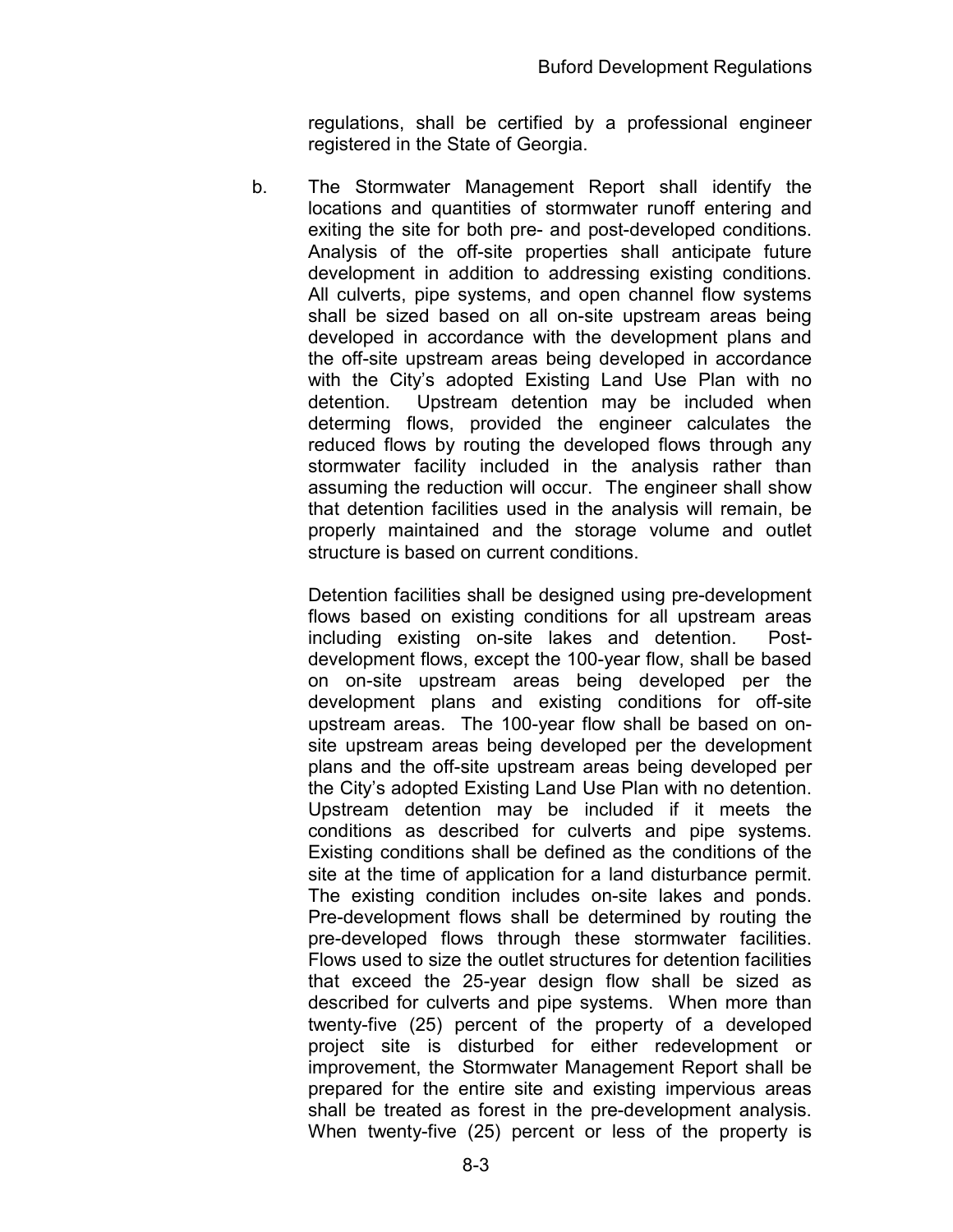disturbed, detention shall be provided as required by these regulations for the disturbed area and existing impervious areas which are disturbed shall be treated as forest in the pre-developed analysis.

The Stormwater Management Report shall contain drainage area delineation maps and other exhibits at satisfactory scale and sufficient in quantity and scope to define the boundaries of the site and off-site areas, relative to watercourses, drainage divides, drainage structures, and other pertinent features. Gwinnett County's Geographical Information System mapping may be used where available.

- c. For the purposes of these regulations, the words "downstream" and "analysis" shall have the following meanings. The analysis of downstream conditions in the report shall address each and every point or area along the project site's boundaries at which runoff will exit the property. The analysis shall focus on the portion of the drainage-way "immediately" downstream from the project. This area shall extend downstream from the project to a point in the drainage basin where the project area is ten (10) percent of the total basin area.
	- a. The report shall examine the conditions downstream from the project to a point where the project area is ten (10) percent of the total drainage basin.
		- a). The analysis shall include all culverts, obstructions, existing and potential erosion problems, elevations of existing improvements, existing drainage complaints and any other existing modifications to natural conditions. The downstream water courses and receiving conveyance shall be analyzed to ensure that the channel velocities do not exceed values recommended in the Management Manual nor does the pipe system exceed current design criteria of these regulations; and
		- b). If the existing downstream conditions are overburdened by the pre-development flows in the stream or are a result of the development, then the developer shall resolve the problem. The meaning of "overburdened" shall include but not be limited to situations where 25-year velocities exceed the non-erosive velocity of the stream, habitable structures are shown to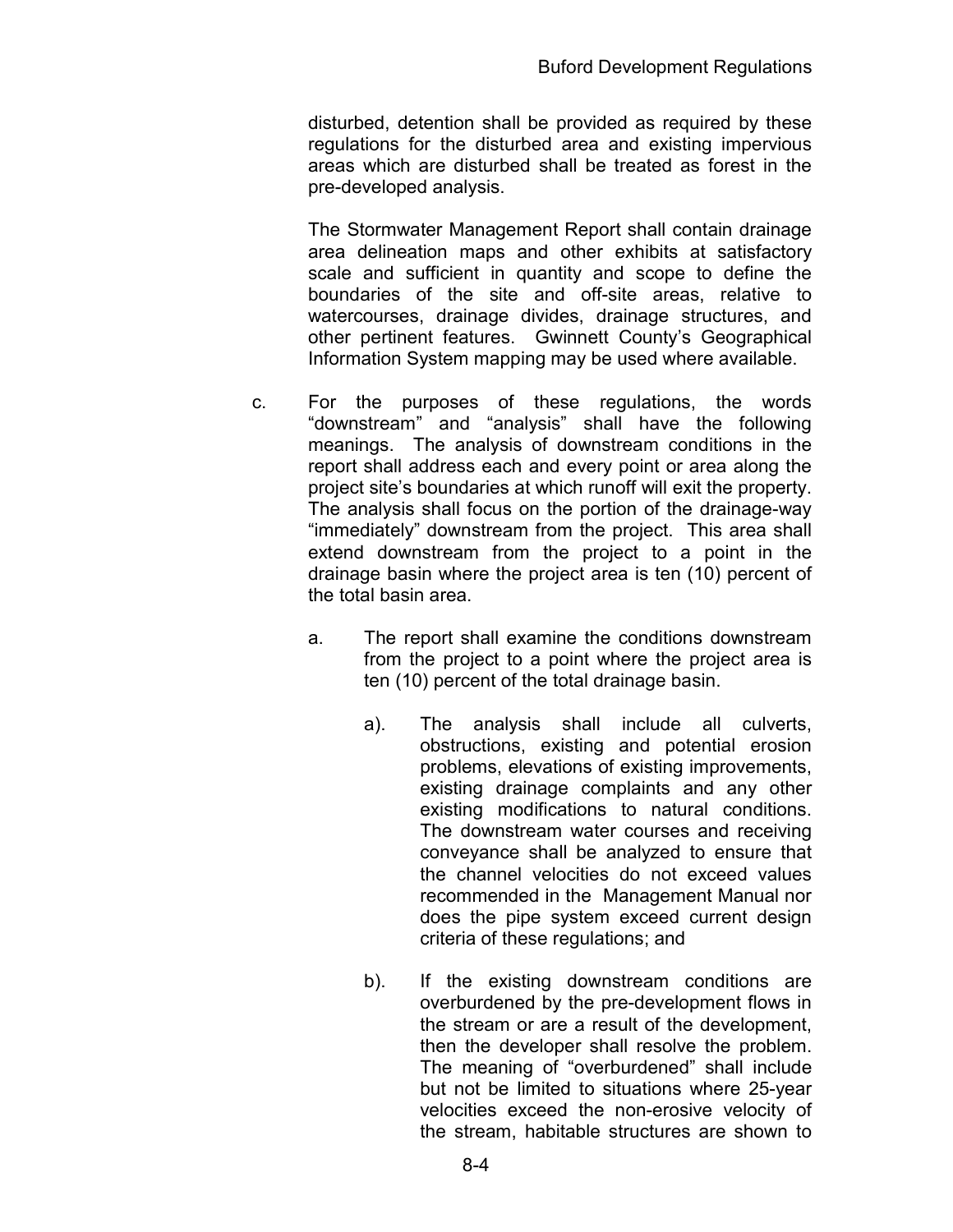be subject to flooding for any frequency up to and including the regulatory flood and stormwater facilities that can not carry the design storm in accordance with these regulations; and

- c). If there are any problems identified downstream that are a result of the development, then the developer shall eliminate the conditions causing the problem.
- 2. Hyrdographs shall be analyzed at least at two (2) points. One study point shall be at the downstream property line where the watercourse crosses the project site's downstream boundary line. The second study point shall be downstream of the project at the point where the project area is ten (10) percent of the total drainage basin.
	- a). The study will compare pre-developed hydrographs with post-development hydrographs for the 2, 5, 10, 25, 50 and 100 year flood frequencies;
	- b). Comparison of peak flows shall include the timing of hydrographs;
	- c). Hydrographs shall be based on a 24-hour storm; and,
	- d). The analysis shall be in accordance with the Georgia Stormwater Management Manual.
- d. The following criteria shall be evaluated by the registered engineer preparing the Stormwater Management Report, and in determing whether or not detention should be required for any portion of the site;
	- 1. Existing land use downstream;
	- 2. Anticipated future land uses downstream;
	- 3. Magnitude of increase in peak flows due to development;
	- 4. Presence of existing drainage problems;
	- 5. Capacity of existing and anticipated drainage systems;
	- 6. Creation of concentrated flows where none had occurred previously;
	- 7. Availability of feasible locations for detention facilities;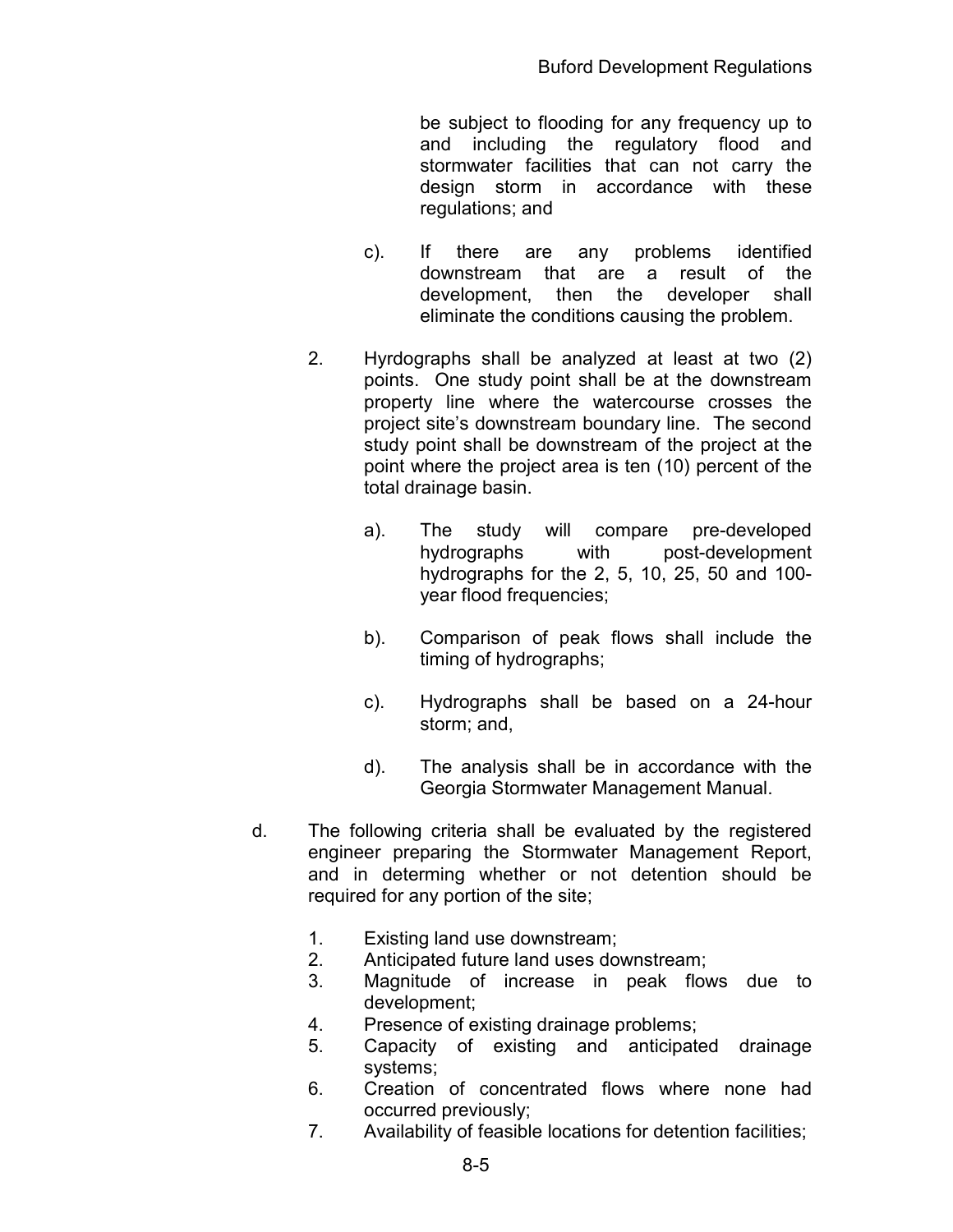- 8. Existing flows generated off-site which pass through the project site; and,
- 9. The nature of the receiving watercourse.
- e. When a development uses an existing facility where the last approved certification and record drawing of the facility was over eighteen (18) months prior to the new development's submittal, the engineer shall provide one of the following.
	- 1. A new survey, drawing and certification showing that the outlet structure is constructed as approved and the flood storage and water quality volume of the facility is equal to or greater than the volume required when the facility was approved.
	- 2. Construction plans and calculations showing that the outlet structure will function as designed and the flood storage and water quality volume of the facility will be equal to or greater than the volume required when the facility was approved once the proposed maintenance has been performed.
	- 3. A new record survey, drawing, study and certification showing that the facility meets the development requirements when the facility was approved.
- f. Design Criteria General All design related to storm water shall be in accordance with the Georgia Stormwater Management Manual.
- g. Evidence of Acquisition of Applicable Non-Local Permits The applicant shall certify and provide documentation that all other applicable environmental permits have been acquired for the site prior to approval of the Stormwater Management Report.
- 8.2.2 Stormwater Detention Required:
	- a. Whenever a Stormwater Management Report indicates that adverse impact from stormwater runoff is expected to result from the development of a property, that project shall be provided with stormwater detention facilities. The meaning of "adverse impact" shall apply when pre-development flows did not cause difficulties and post-development flows do. Difficulties shall include but not be limited to situations where 25-year velocities exceed the non-erosive velocity of the stream, habitable structures are shown to be subject to increased depth of flooding for any frequency up to and including the regulatory flood, and stormwater facilities that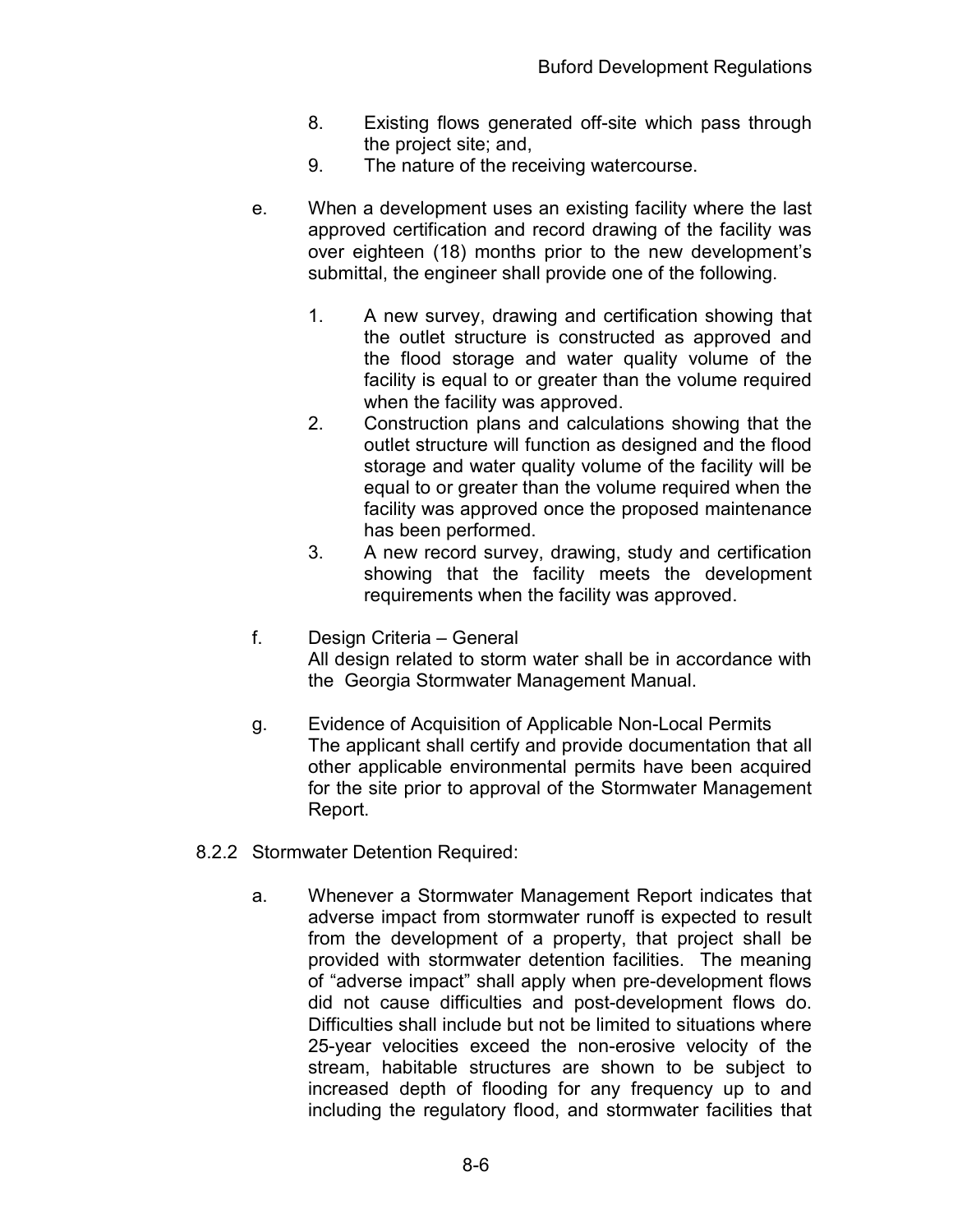can not carry the design storm in accordance with these regulations.

- b. Stormwater detention facilities required in section 8.2.2.a. shall be provided, unless the registered professional engineer preparing the Stormwater Management Report certifies and provides certified documentation supporting the conclusion to the City that at least one of the following is true and correct as applicable:
	- 1. The not-detained, post-development runoff will leave the project site as sheet flow, and will not have an adverse impact on downstream properties. The increase for the 25-year storm should not exceed one (1) cubic foot per second (cfs) over a length perpendicular to the flow of one hundred (100) feet.
	- 2. The effect of detention would be to concentrate flows where sheet flow had occurred under predevelopment conditions, and any impact of increase sheet flows upon downstream properties would be less adverse than that which would result from the concentrated flows from a detention facility even if energy dissipation devices were employed.
	- 3. The undetained flow will pass through downstream properties, in drainage easements obtained by the developer, to an existing detention facility which has been designed to manage the upstream property's runoff or to the point in the downstream analysis (see 8.2.1.c.) which shows that detention is not required.
	- 4. Where the site runoff will flow directly into a stream or lake without crossing off-site properties:
		- a). 24-hour detention of the 1-year storm is required if water quality protection is required for the project.
		- b). Only peak detention for the 2-year through the 25-year storm is not required if the downstream analysis using timing of the hydrographs shows no adverse impact from the exit of the site to the point immediately downstream from the project in the drainage basin where the project area is 10 percent of the total drainage basin area.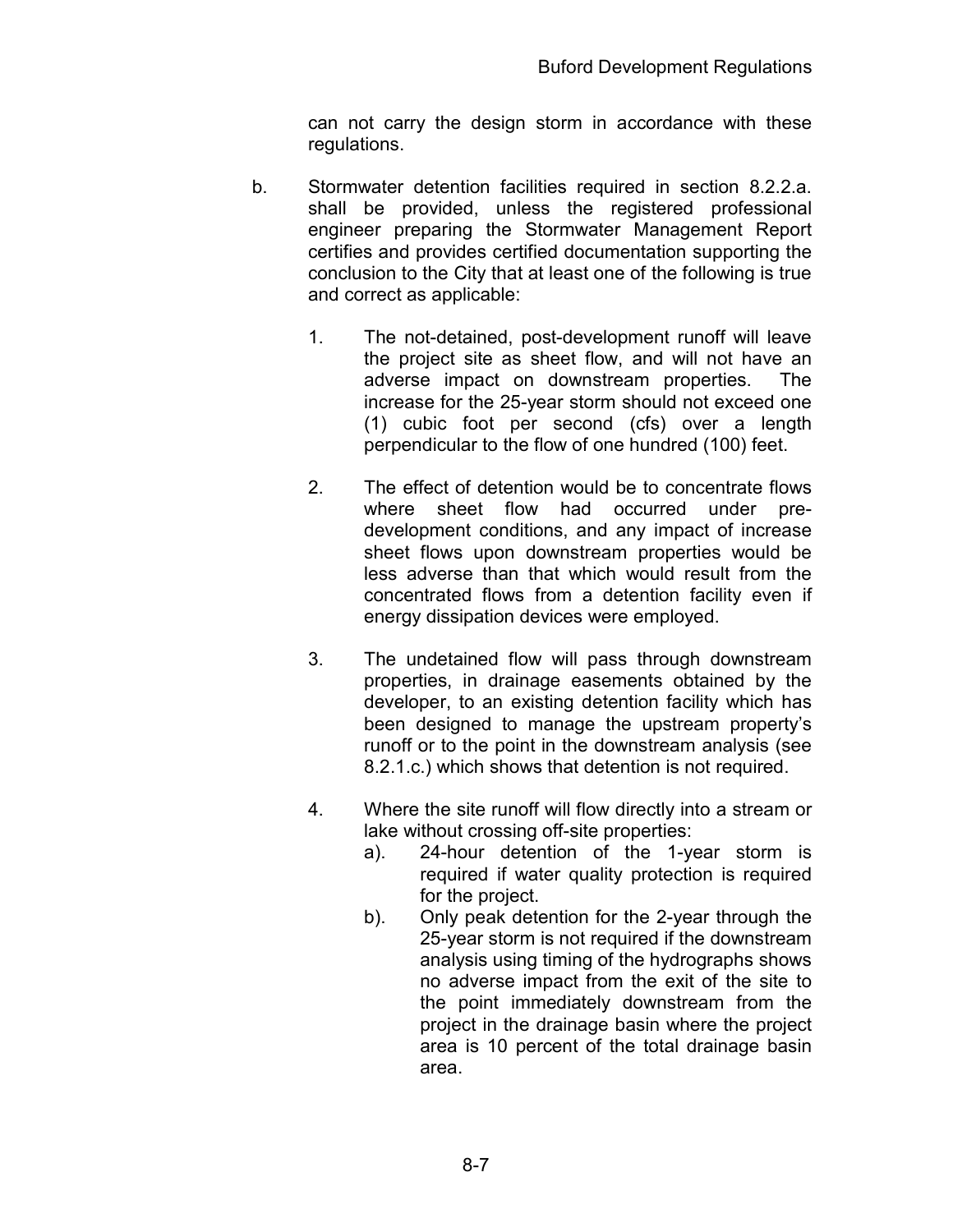- c. Should the authorized registered professional conclude that storm water detention may not be necessary because of anticipated compliance with Section 8.2.2.b., rigid compliance with all of the following criteria is mandatory:
	- 1. A Stormwater Management Report shall always be required whether or not storm water detention is required.
	- 2. If the applicant proposes to show that the detention requirement may be eliminated for all or a portion of a project, then a pre-submittal conference with the City staff is required prior to preparation and submittal of construction plans for the project.
	- 3. At the pre-submittal conference with the staff, the engineer shall be prepared to discuss the downstream analysis findings as follows:
		- a). The affected stream must be analyzed downstream from the project to a point where the project area is ten (10) percent of the total drainage basin. The analysis must include all culverts, obstructions, existing and potential erosion problems, elevations of existing improvements, and any other existing modifications to natural conditions; and,
		- b). If the existing downstream conditions are overburdened by the pre-developed flows in the stream, then detention shall be required unless the developer elects to eliminate the downstream overburdened conditions at his or her expense when the development occurs; and,
		- c). If there are any existing drainage complaints downstream, then detention shall be required unless the developer elects to minimize the conditions causing the complaint at his or her expense when the development occurs.
- 8.2.3 Detention Design Criteria General:
	- a. All stormwater detention pond hydrologic and hydraulic analysis and design calculations shall be certified by a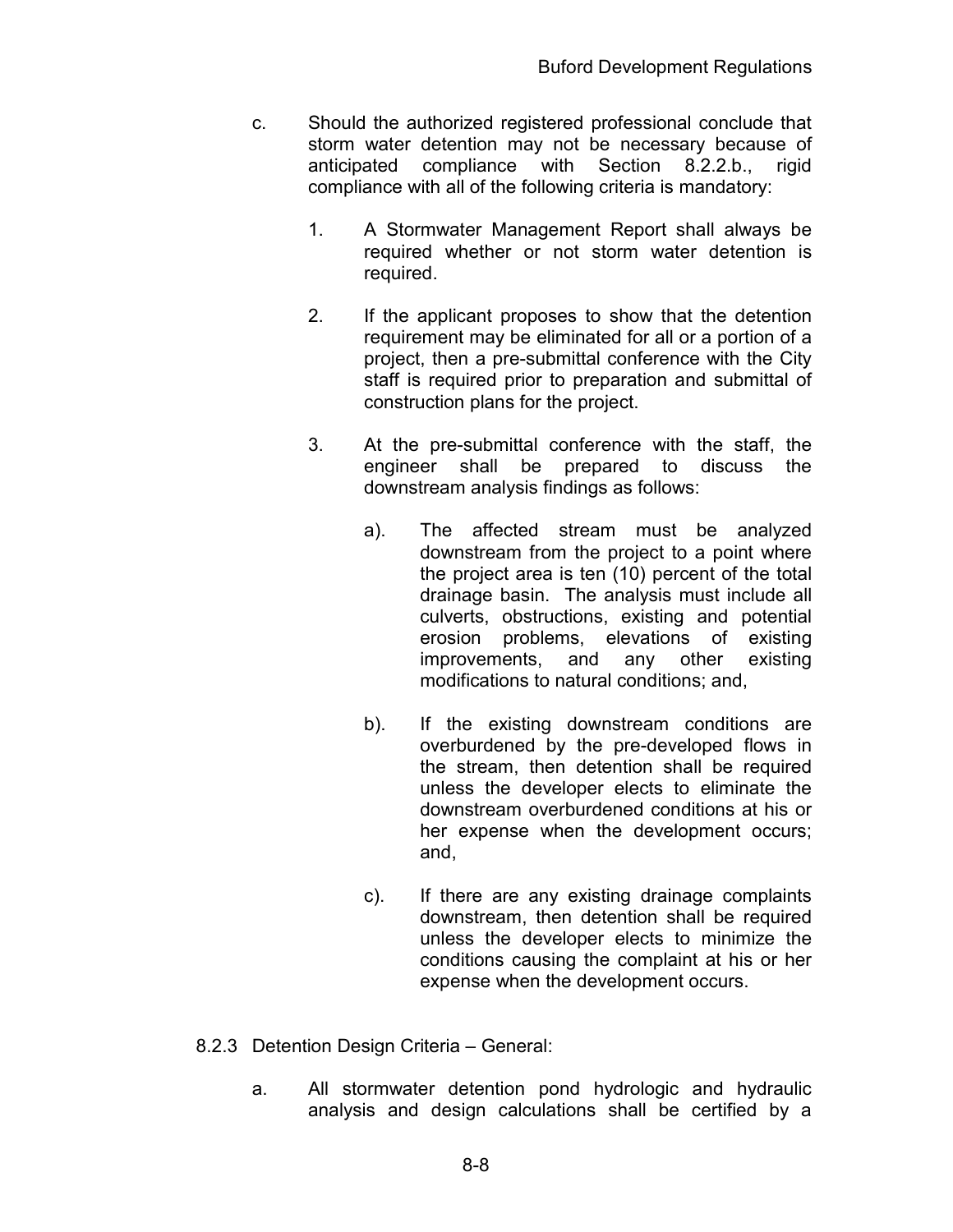professional engineer currently registered in the State of Georgia.

- b. All stormwater detention facilities shall be designed to detain the 1-year storm runoff, for the area draining to the pond, for twenty four (24) hours. For the project, this volume called the channel protection volume, shall be equal to or greater than the 1-year storm runoff volume from the project. In addition, these facilities shall control the peak flow rates associated with storms having 2-year, 5-year, 10-year, and 25-year return frequencies so that flows from the developed site do not exceed those associated with pre-development conditions at the project boundary nor increase the peak flows downstream from the project to the point in the drainage basin where the project area is ten (10) percent of the total basin. Where adverse impacts, as defined in Section 8.2.2.a, occur during the 100-year storm, the 100 year storm shall also be regulated.
- c. A variety of methods of achieving stormwater management goals shall be acceptable in providing detention facilities. The type of facility provided shall be based on the following criteria:
	- 1. The type of development for which the detention facility is being provided;
	- 2. The type of development which the detention facility is intended to protect.
	- 3. Volume of stormwater to be stored;
	- 4. Origin and magnitude of the flows to be managed;
	- 5. Topographic opportunities and limitations;
	- 6. Safety consideration;
	- 7. Maintenance requirements;
	- 8. Aesthetic considerations;
	- 9. Likelihood of facility operation interfering with access to public or private facilities;
	- 10. Proximity of facility to property lines, utilities, buffers, etc., and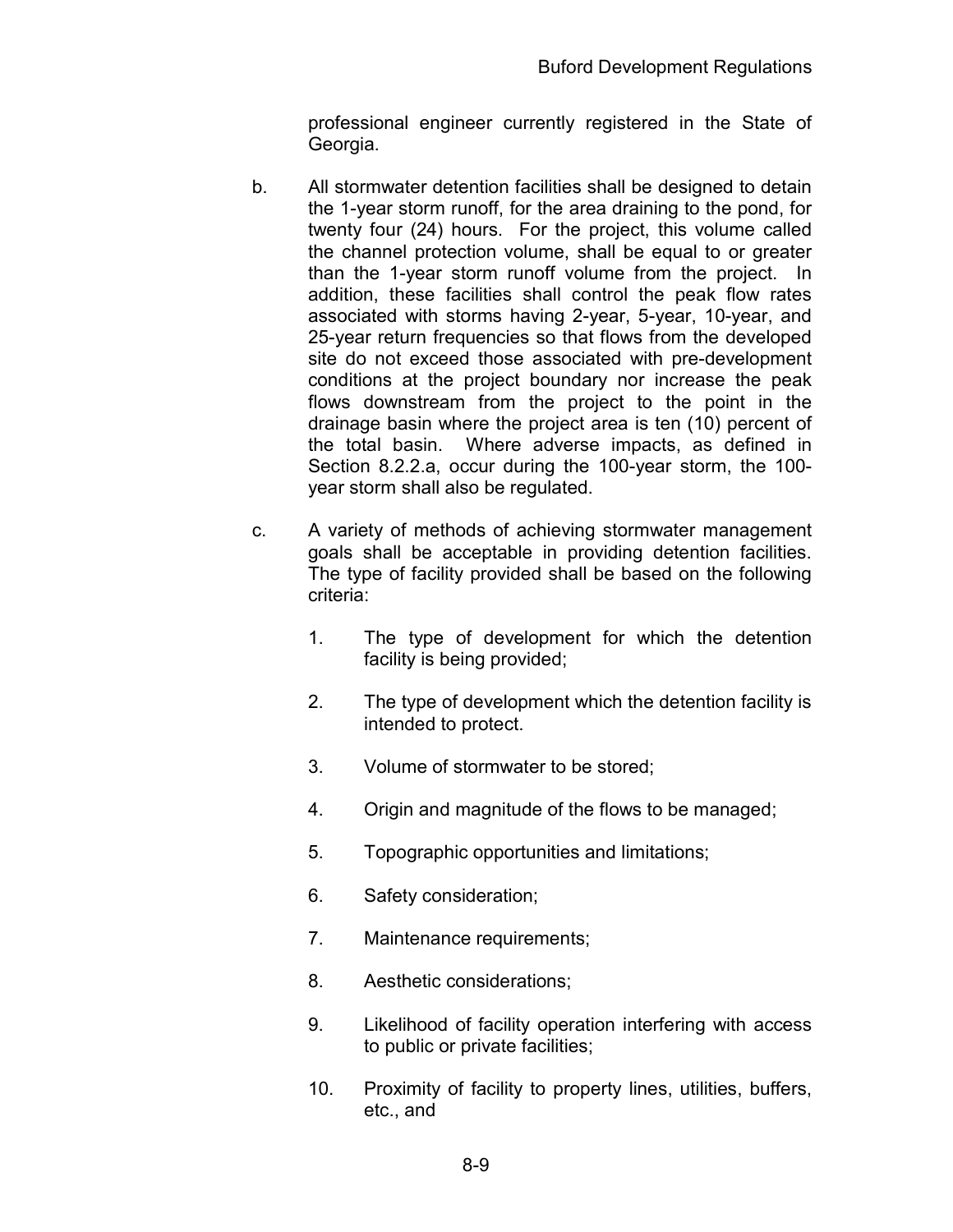- 11. Similar site-specific constraints.
- d. Detention facilities may be of any of the following types, and two or more types may be used in combination with one another:
	- 1. Normally-dry basins, whether excavated or created by damming a natural drainage feature, or a combination of both methods;
	- 2. Lakes and ponds, whether excavated or created by damming a natural drainage feature, or a combination of both methods;
	- 3. Parking lot facilities;
	- 4. Underground facilities, and
	- 5. Roof top facilities.
- e. Reservoir routing methods shall be used for all detention facility design. The size of the orifice to detain the 1-year storm for the facility shall be computed using the following orifice equation with a twenty-four (24) hour draw down time from the elevation of the total channel protection volume (CPV) and an orifice coefficient of six tenths (0.6). The minimum elevation of the 2-year control shall be at the maximum routed pool elevation of the 1-year storm and not pool elevation of the total 1-year storm volume.
	- h = head measured in feet from the elevation needed to store the total 1-year runoff volume (CPV) to the centroid of the orifice;
	- Qa = average CPV outflow rate in cfs;
	- $Qa = CPV/3600 \times 24;$
	- $A =$  required orifice area in square feet;
	- A = Qa/(0.6 x (64.4 x h/2)<sup>0.5</sup>).
- f. The hydrologic methodology used for any given project shall conform to the Georgia Stormwater Management Manual.
- g. Runoff coefficients and runoff Curve Numbers used for preand post-development conditions shall be consistent with those shown in the Georgia Stormwater Management Manual. The SCS method shall be used where applicable to check the magnitude of peak flows when other hydrologic methods recommended in the manual are used.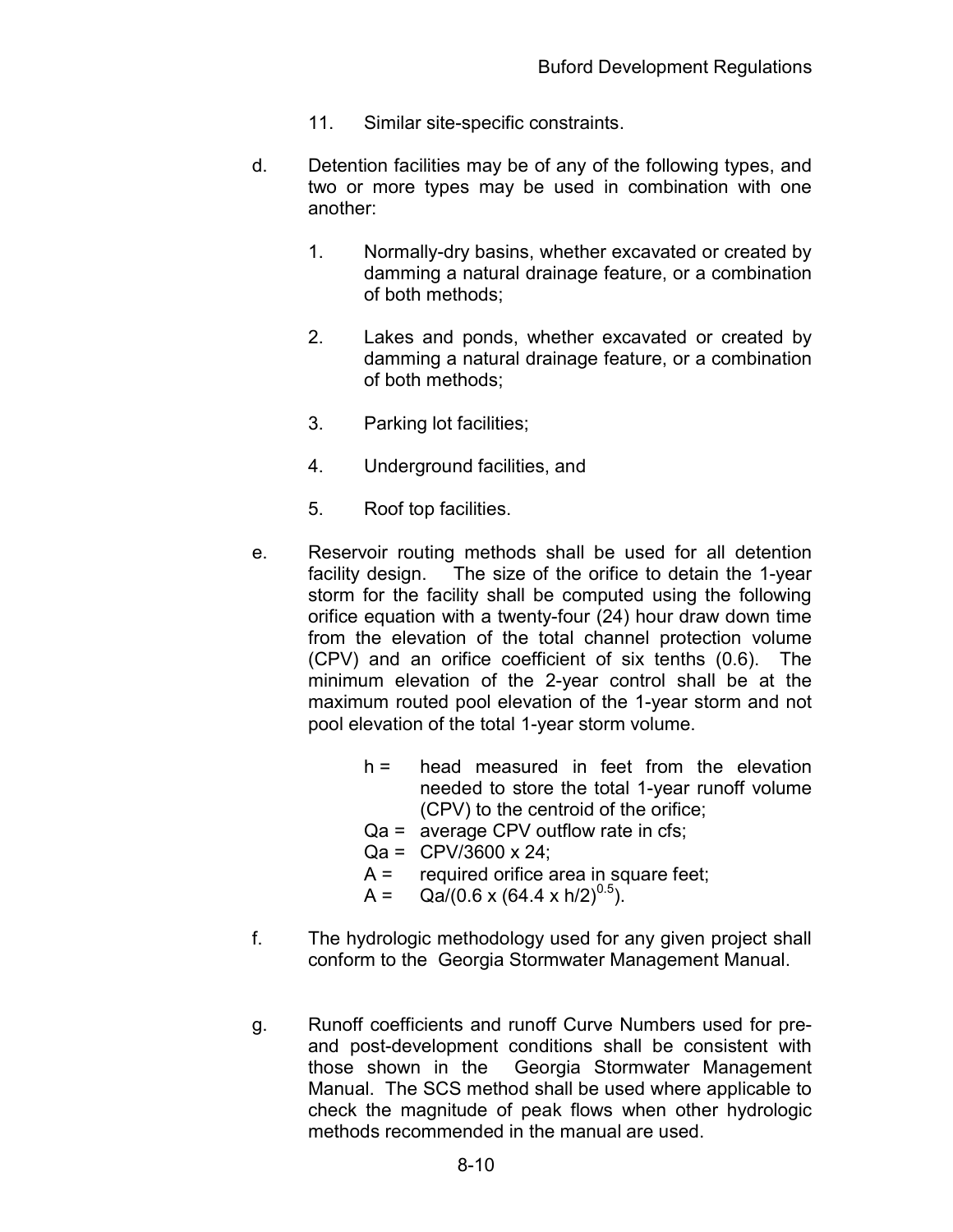- h. Calculations shall be provided showing how all times of concentration or lag times were computed, both for pre- and post-developed conditions. Likewise, adequate support must be provided for all composite runoff coefficients of curve numbers used.
- i. If a computer program is used for hydrologic and hydraulic analysis and design, including generating and routing hydrographs, the output from the program shall be summarized in the Stormwater Management Report, and the name and version of the program shall be indicated. Computer output sheets may be attached to the report if desired by the design engineer or if requested by the City.
- j. The design of every detention facility of any type shall consider the effects of both inflows in excess of those the facility is designed to accommodate and of malfunctioning of the primary outlet system. A safe path for overflow condition flows shall be provided.
- k. Weirs shaped like a "V" ("V" notch weirs) shall be used where practical, considering structural or hydrological concerns.
- l. In residential subdivisions, no more than fifty (50) percent of the basin perimeter may be a wall of any type.
- 8.2.4 Detention Facility Location Criteria:
	- a. For purposes of these Regulations, a detention facility shall be deemed to consist of the area within the maximum design ponding limits unless a modification application is approved, the dam (if any) including all embankment slopes and wall footings (if applicable), primary and emergency outlet works, any drainage and access easements, and any energy dissipation devices. The intent of these Regulations is to ensure that the extent of the facility is defined to allow flooding, access and maintenance. Granting of a modification will not nullify these Regulations when the facility is a wet pond or lake, the area within the maximum design ponding limits is reduced to a few feet inside the normal pool elevation, and easements are provided on the perimeter properties to allow for flooding, access and maintenance around the lake. In addition, granting of the modification shall only be considered when the wet pond is an amenity and under no circumstances shall the dam and outlet structure lie on private property.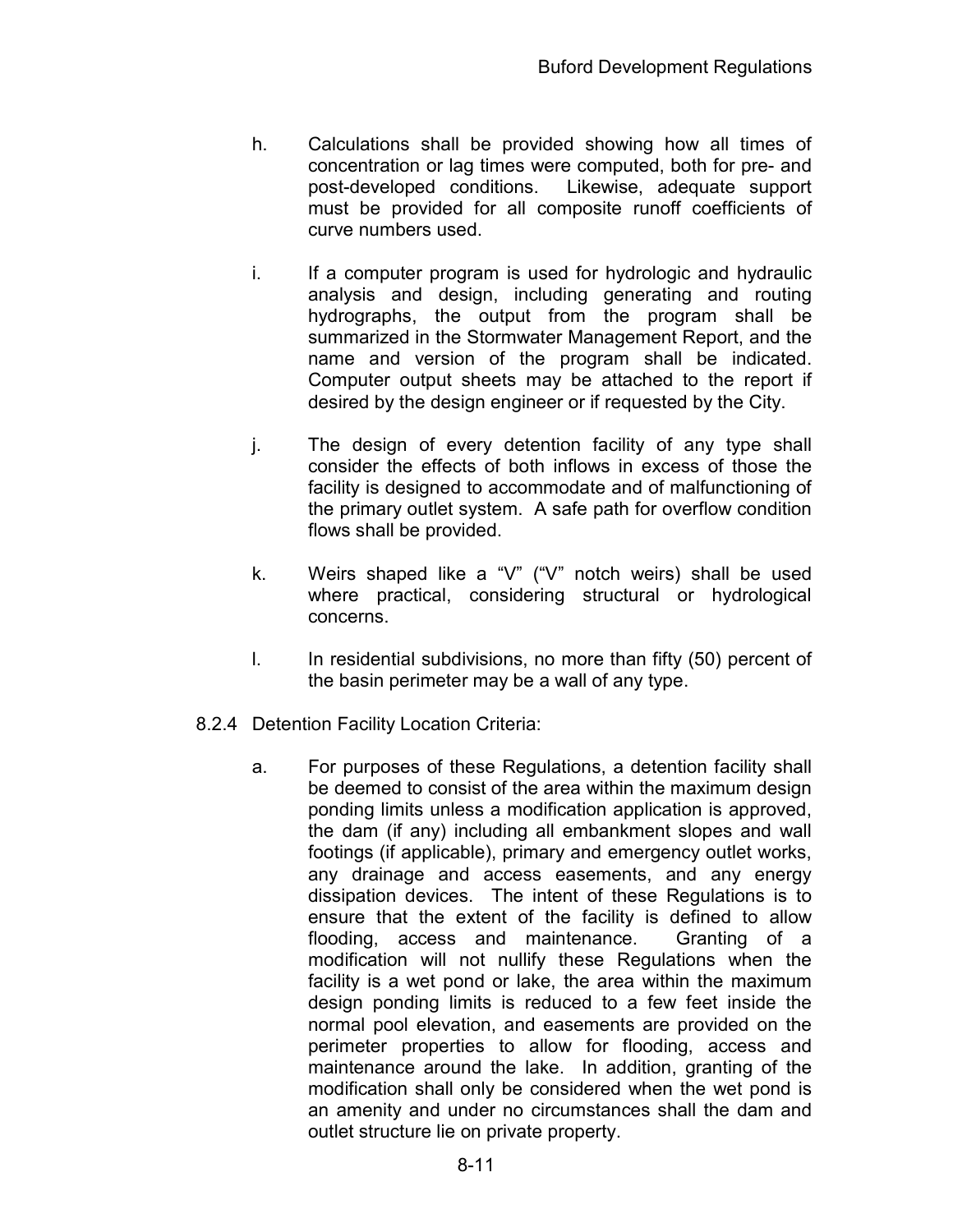- b. Detention facilities, to the greatest extent feasible, shall be located so as to minimize the amount of flow generated onthe project site that bypasses the facility.
- c. No portion of any detention facility shall disturb any required (as opposed to voluntary) buffer, landscape strip, or tree protection area, except that natural bottom detention ponds and its appurtenant structures, which require no grading and removal of trees, may encroach into a required construction buffer.
- d. The 100-year ponding limits of a detention facility shall not encroach upon a public right-of-way.
- e. Detention facilities may be located within utility easements or rights-of-way, or encroach upon utility easements or rightsof-way, upon receipt by the City of written permission from both the property and utility owners.
- f. Detention facilities may be constructed within recreation areas required under Section 5-13 of these Regulations, if the following criteria are met:
	- 1. Ownership of the area will be held by a qualified property owner's association, homeowners association, or other private party.
	- 2. Permanent structures, such as buildings and swimming pools, will not be constructed within the boundaries of the detention facility.
	- 3. Detention facilities within recreation areas will be approved only if the design of the area includes recreation amenities such as ball fields, tennis courts, grassed open areas or other similar improvements. The intent is to provide recreation facilities with detention as a secondary feature.
	- 4. Permanent detention features shall not interfere with the intended use of the recreation amenity, (i.e., a ditch or large swale shall not traverse a ball field, an inlet structure shall not be in a tennis court, etc.).
- g. If a residential subdivision is provided with an on-site detention facility not located within a recreation area as specified in 8.2.4.g above, a mandatory property owners' association shall be established for its ownership and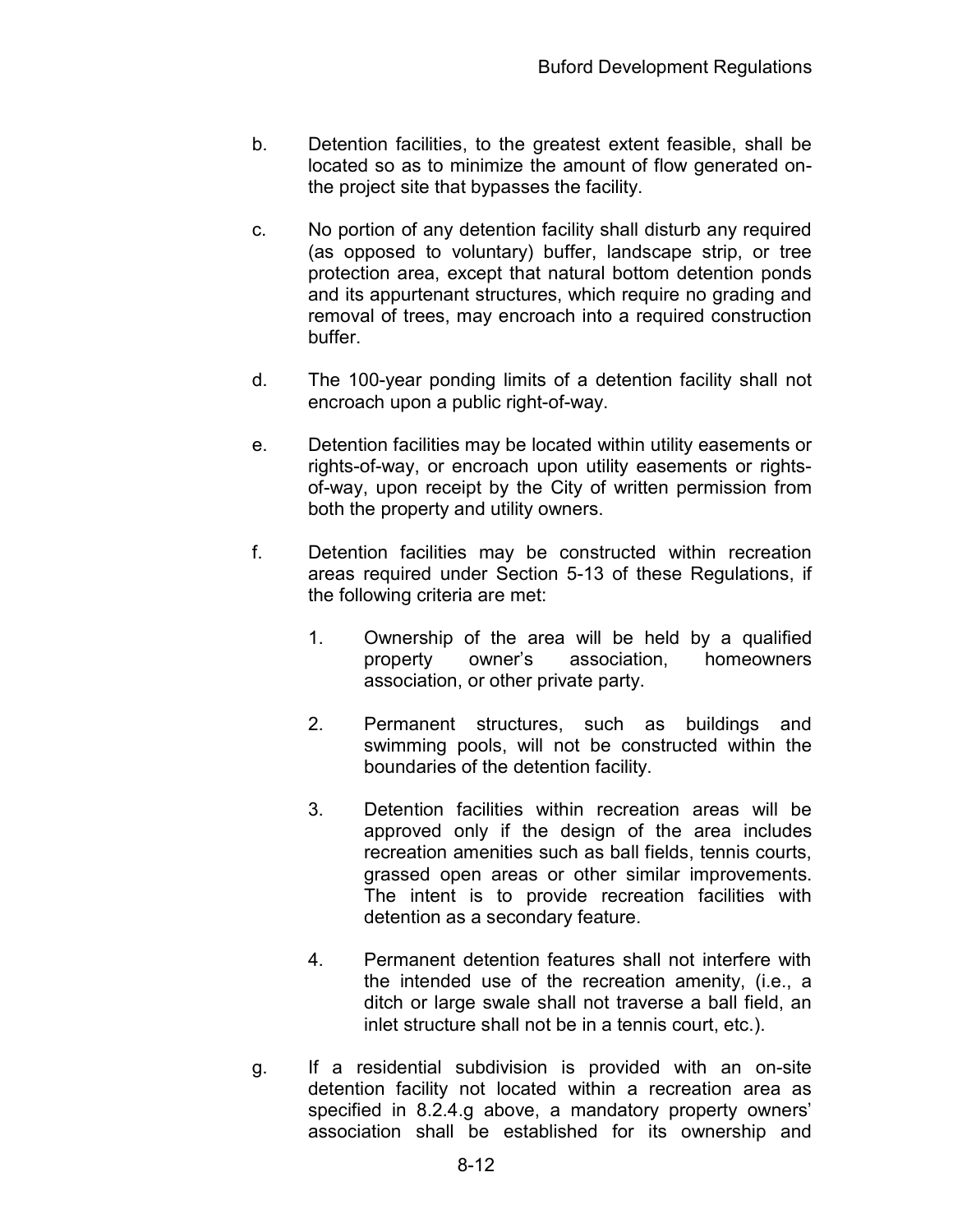maintenance. The facility shall be located on a single lot within the development and owned by the property owners association. The lot shall have a minimum of thirty (30) feet of public road frontage and a minimum lot width of thirty (30) feet. If the project is provided with an off-site detention facility, a mandatory property owners' association shall be established for its maintenance. The association bylaws shall be recorded concurrently with the recording of a final subdivision plat. The association bylaws shall include the same provisions as specified in Subsection 5.9.2, Paragraph b. of these Regulations.

- h. A non-residential subdivision is not required to locate an onsite detention facility on a separate lot. The property owners served by a detention facility that provides detention for more than one property owner or is located off-site shall enter into a maintenance agreement acceptable to the City for the facility's maintenance. However, if desired by the developer, the facility may be located on a separate lot if it is owned and maintained by a mandatory property owners' association.
- i.
- 8.2.5 Detention Facility Easement Requirements:
	- a. An easement at least twenty-five (25) feet in width shall be required to provide access to all detention facilities from a public street.
	- b. Access Easement
		- 1. The access easement shall be cleared, grubbed and graded so that it can be utilized by rubber-tired construction vehicles.
		- 2. The minimum drive width shall be fifteen (15) feet.
		- 3. The drive shall be grassed or paved.
		- 4. The maximum slope shall be twenty (20) percent (5H:1V).
		- 5. Access easements may be combined with drainage easements containing an open channel; however, the combined easement shall be a minimum of thirty (30) feet in width and shall be wide enough for the drainage channel and the drive.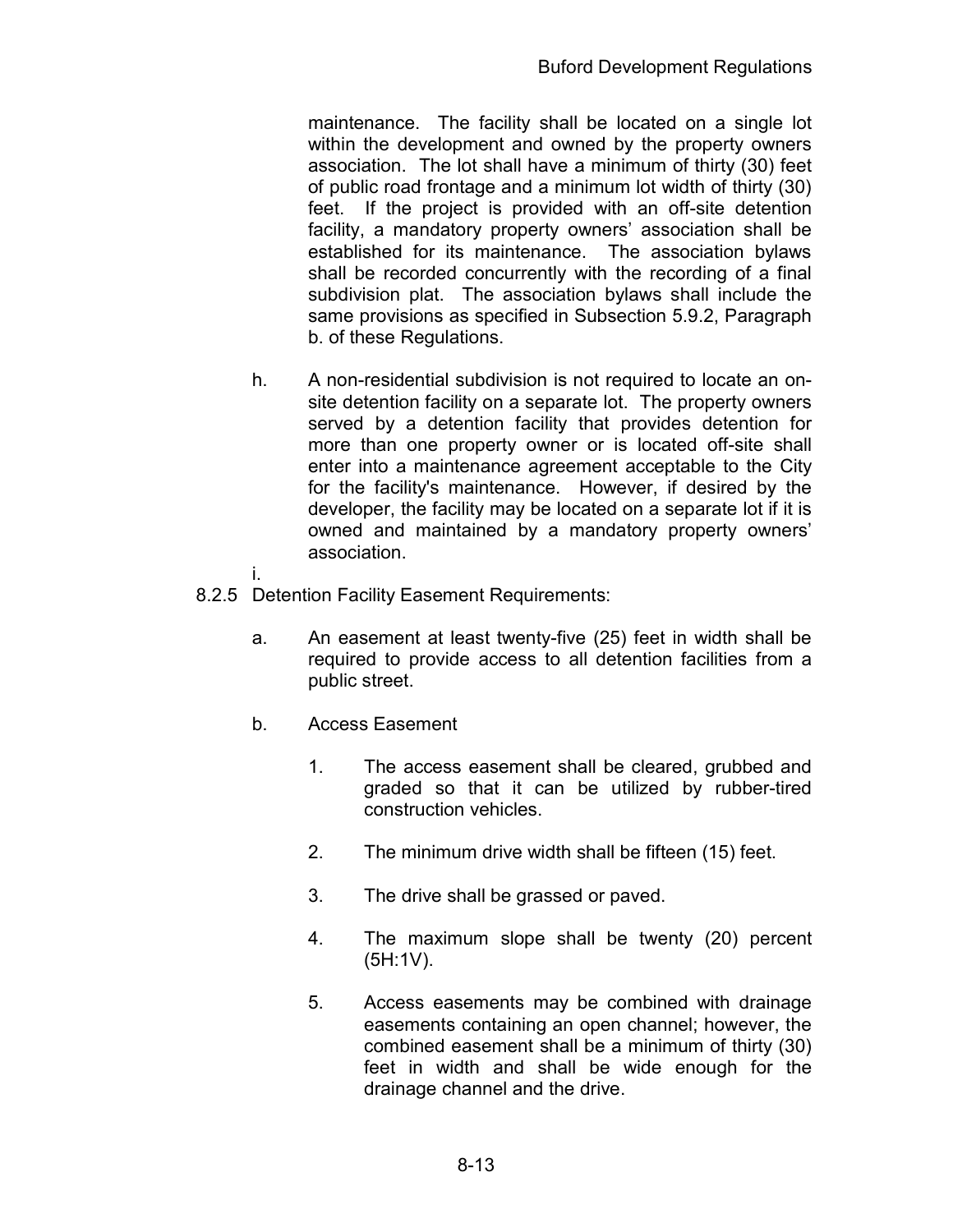- 6. A drive to the bottom of the pond shall be provided when the facility is over ten (10) feet deep from the bench elevation or the facility is wider than fifty (50) feet as measured from bench to bench.
- c. Every normally dry detention basin, lake, or parking lot detention facility shall be completely enclosed within a drainage easement. The drainage easement shall extend at least ten (10) feet beyond the 100-year flooding limits of the detention facility.
- 8.2.6 Detention Facility Maintenance:
	- a. The detention storage capacity or function of any detention basin, pond or other impoundment, whether natural or manmade, shall not be removed or diminished without the express approval of the City.
	- b. In a residential subdivision, it shall be the responsibility of the mandatory property owners' association to maintain the operational characteristics of any facility constructed on their property for stormwater detention pursuant to City requirements, to keep the access drive free of obstructions, and to maintain the facility free of obstruction, silt, trash or debris.
	- c. In a non-residential subdivision or project served by a detention facility that provides detention for more than one property or by an off-site facility, it shall be the responsibility of the mandatory property owners' association to maintain the operational characteristics of any facility constructed on their property for storm water detention pursuant to City requirements, to keep the access drive free of obstructions, and to maintain the facility free of obstruction, silt, trash or debris.
	- d. In a non-residential project with an on-site detention facility which serves only that project, the property owner shall be responsible to maintain the operational characteristics of the facility pursuant to City requirements, to keep the access drive free of obstructions, and to maintain the facility free of obstruction, silt, trash or debris.
	- e. Prior to the issuance of a Development Permit, the owner shall submit a detailed schedule of long-term maintenance and inspection activities. This schedule of activities shall be incorporated into a maintenance agreement to be entered into between the owner and a maintenance provider. The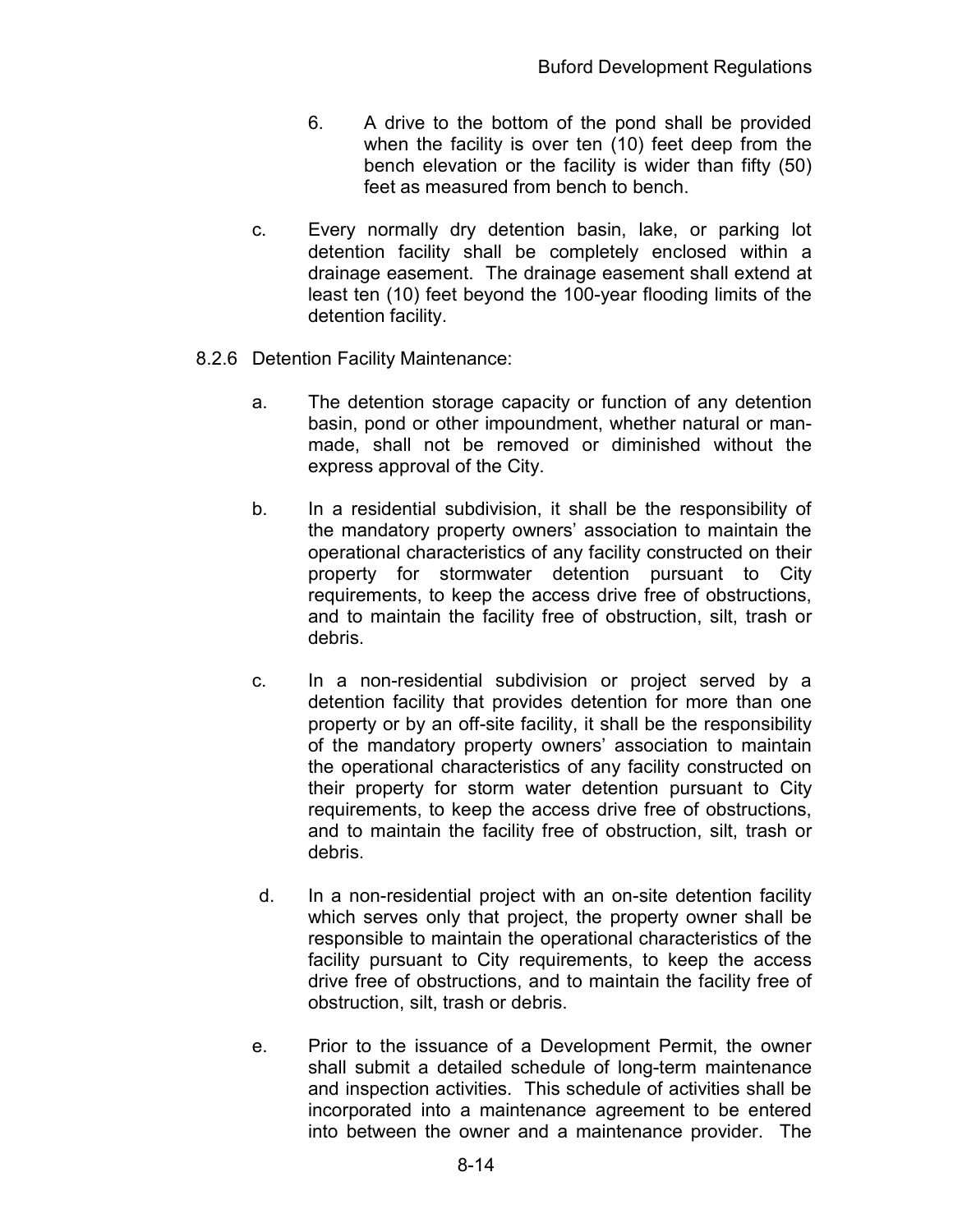schedule shall describe all maintenance and inspection activities and the parties responsible. The maintenance agreement shall be in a form acceptable to the City and shall be recorded in the deed records of the Clerk of Superior Court of Gwinnett or Hall County as appropriate.

- 8.2.7 Detention Facility Construction Standards:
	- a. Stormwater detention facilities shall be constructed in accordance with plans reviewed and approved by the City, and shall be in place and inspected prior to the initiation of other improvements. If the detention facility is planned to be a lake, temporary detention facilities shall be provided and shall remain in place until such time as the lake has become effective in providing stormwater management.
	- b. Within a detention basin, all stumps are to be cut flush with the ground or removed and all debris is to be removed below a 1.2 inch rainfall event ponding elevation. Trees or shrubs may be allowed to remain below this ponding elevation only upon certification of the survivability of the vegetation.
	- c. Detention slopes that are disturbed are to be grassed. The ground cover within the basin shall be well established with all exposed areas covered prior to the end of the maintenance period.
	- d. If the developer desires to place a fence around a detention facility, it shall be a minimum four (4) foot high fence of durable material, with a twelve (12) foot wide access gate. The fence shall be contained with an easement at least ten (10) feet wide, shall not encroach upon the detention facility (although their easements may overlap by up to ten (10) feet), and shall comply with the location requirements of the Zoning Ordinance.
	- e. The side slope in graded areas is recommended to be 3H: 1V or flatter. The normal ponding surface elevation shall be defined as the elevation when the volume contained in the facility equals the runoff from a one and two-tenths (1.2) inch rainfall event. When the depth to the normal ponding surface is greater than 4 feet and the side slope is steeper than 4H:1V, a bench shall be provided. The bench shall be at least ten (10) feet in width and is recommended to be fifteen (15) feet in width. The slope of the bench shall be 10H:1V. The bench shall be located so that the normal ponding surface elevation is between the top and bottom edge of the bench. See Storm Water Standard Drawing.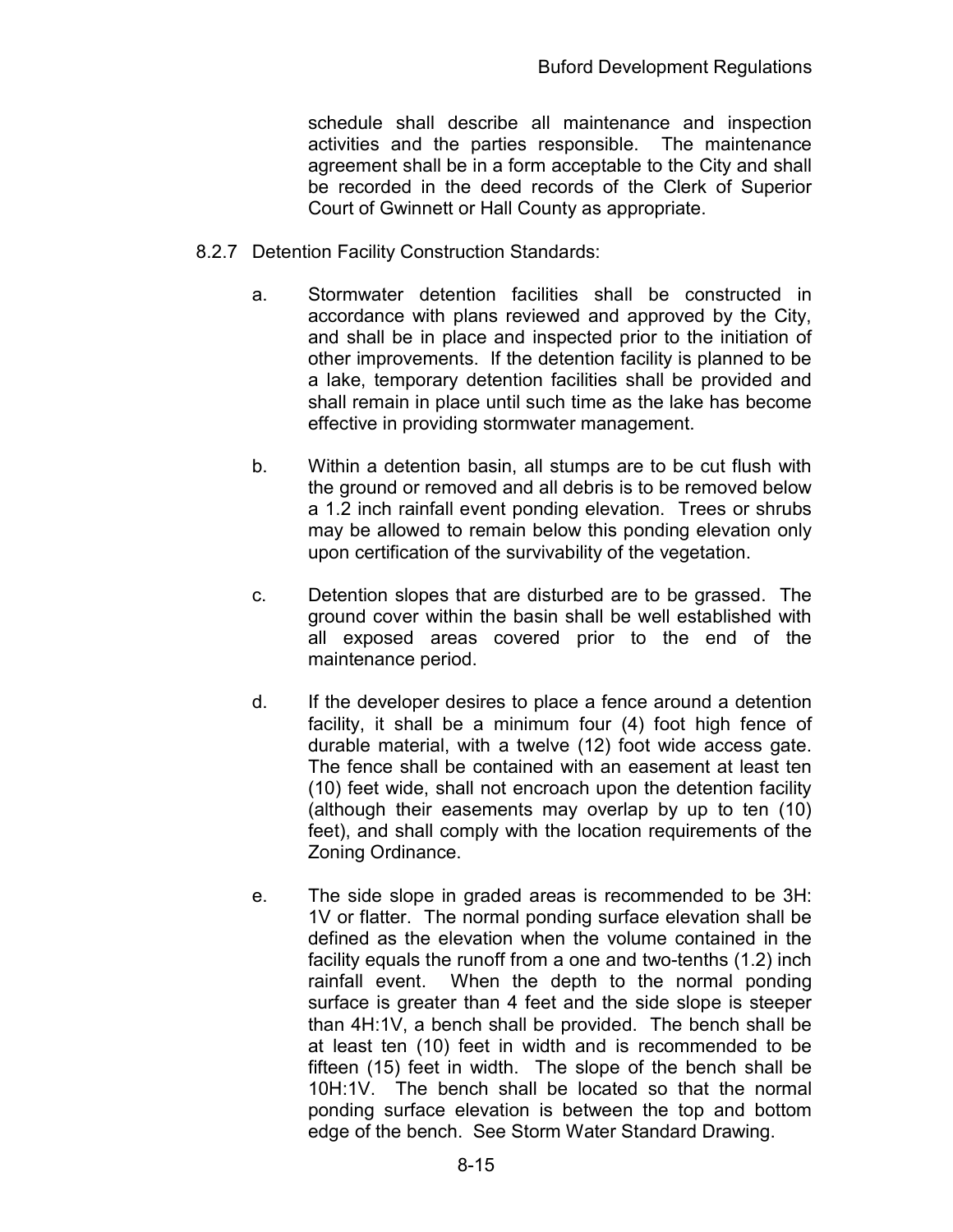- f. The bottom of the pond shall be graded for positive drainage. See Storm Water Standard Drawing.
- 8.2.8 Detention Facility Engineer's Certification and Record Drawings:
	- a. When a new facility is constructed in a development, a certified record survey of each detention facility shall be prepared by a land surveyor currently registered in the State of Georgia. A certified record drawing of the facility shall be prepared based upon this survey. Based on the actual parameters established on the record drawing, an addendum to the Stormwater Management Report shall be prepared which demonstrates that the facility, as constructed, complies with the requirements of these Regulations. The amended Stormwater Management Report shall be certified by a professional engineer currently registered in the State of Georgia. The survey shall be performed after substantial completion and stabilization of the project has occurred. The record drawing and addendum to the Stormwater Management Report shall be submitted to the City at least one (1) week prior to the issuance of a Certificate of Occupancy or Final Plat approval (as appropriate to the project).
	- b. When a development uses an existing facility without an existing storm water maintenance bond, the facility shall be cleaned out if necessary and a new record survey, drawing and certification showing that the outlet structure exists as approved and the flood storage and water quality volume of the facility is equal to or greater than the volume required when the facility was approved. As an alternative, a new record survey, drawing, study and certification showing that the facility meets the development requirements when the facility was approved shall be submitted. The survey shall be performed after substantial completion and stabilization of the project has occurred. The certification and supporting data shall be submitted to the City at least one (1) week prior to the issuance of a Certificate of Occupancy of Final Plat approval (as appropriate to the project).

## 8.3 CULVERTS AND PIPED DRAINAGE SYSTEMS

8.3.1 Drainage Improvements Required: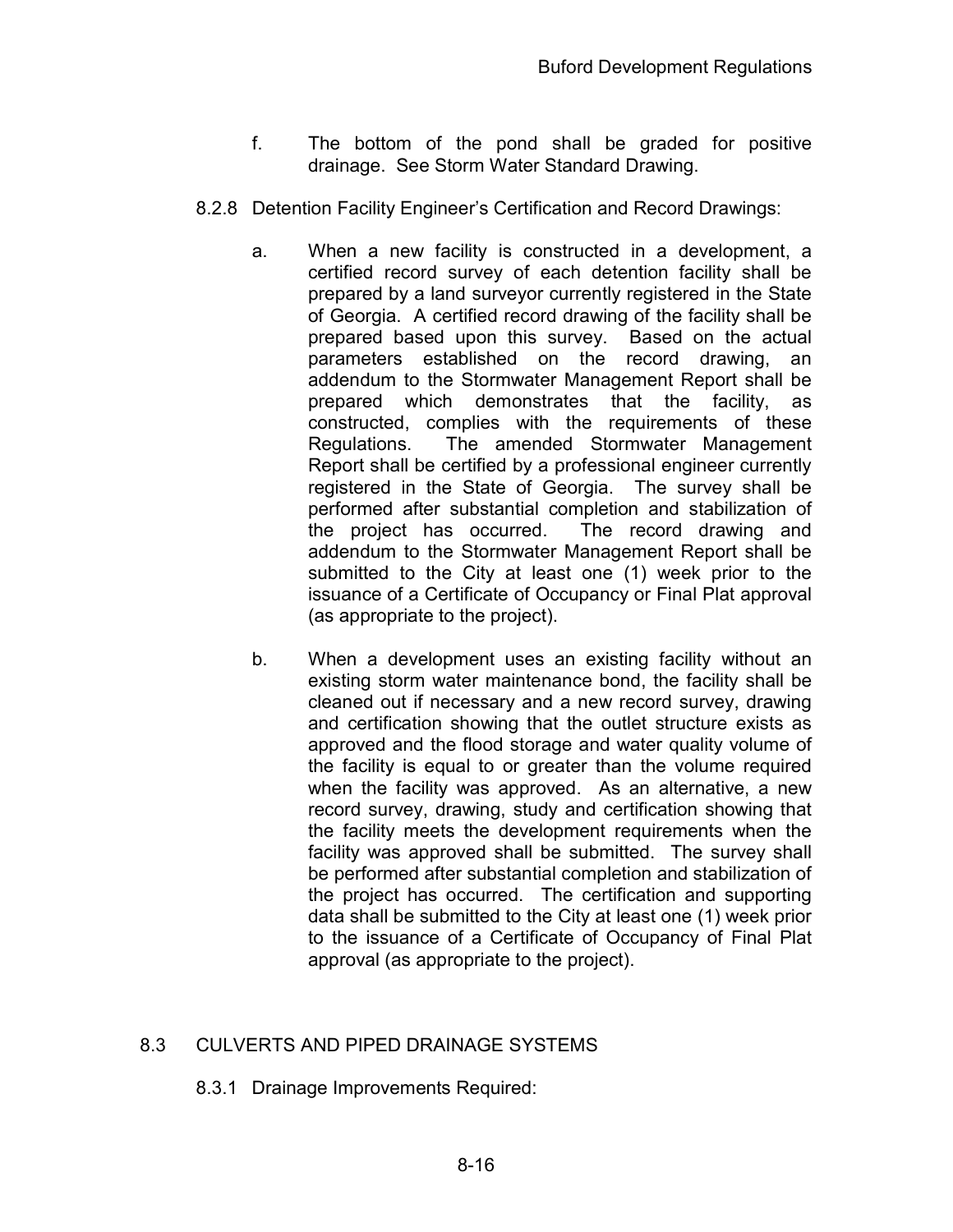Stormwater conveyance facilities, which may include but are not limited to culverts, storm drainage pipes, catch basins, drop inlets, junction boxes, headwalls, gutters, swales, channels, and ditches, shall be provided for the protection of public rights-of-way and private properties adjoining project sites and/or public rights-of-way. Stormwater conveyance facilities that are designed to carry runoff from more than one parcel, existing or proposed, shall meet the requirements of these Regulations.

8.3.2 Standard Specifications:

Unless otherwise specifically set forth herein or in the City of Buford Standard Specifications and/or Drawings, all of the materials, methods of construction, and workmanship for the work covered in reference to stormwater conveyance facility construction shall conform to the most recent Standard Specifications of the Georgia Department of Transportation (Georgia DOT).

- 8.3.3 Design Criteria General:
	- a. All stormwater conveyance facility design calculations shall be certified by a professional engineer currently registered in the State of Georgia.
	- b. Stormwater flows from drainage areas up to ten (10) acres in size may be calculated using the Rational Method. Flows from drainage areas between ten (10) and two-thousand (2,000) acres in size may be calculated using the SCS Method. Flows for drainage areas larger than two-thousand (2,000) acres in size must be calculated using published flood-frequency relations for the Atlanta area.
	- c. All portions of a stormwater conveyance system that drain areas falling within the same size category above shall be analyzed using the same methodology.
	- d. Run-off coefficients used for the Rational Method shall be consistent with those shown in Table 9-F. For the SCS Method, the runoff curve numbers found in the "Manual for Erosion and Sediment Control in Georgia" shall be used.
- 8.3.4 Design Criteria Culverts:
	- a. Culverts (structures designed to convey water from one side of a public right-of-way to the other) and which carry the runoff from a contributing drainage area of at least twenty (20) acres shall be designed to pass the peak flow associated with a 100-year storm with at least one (1) foot of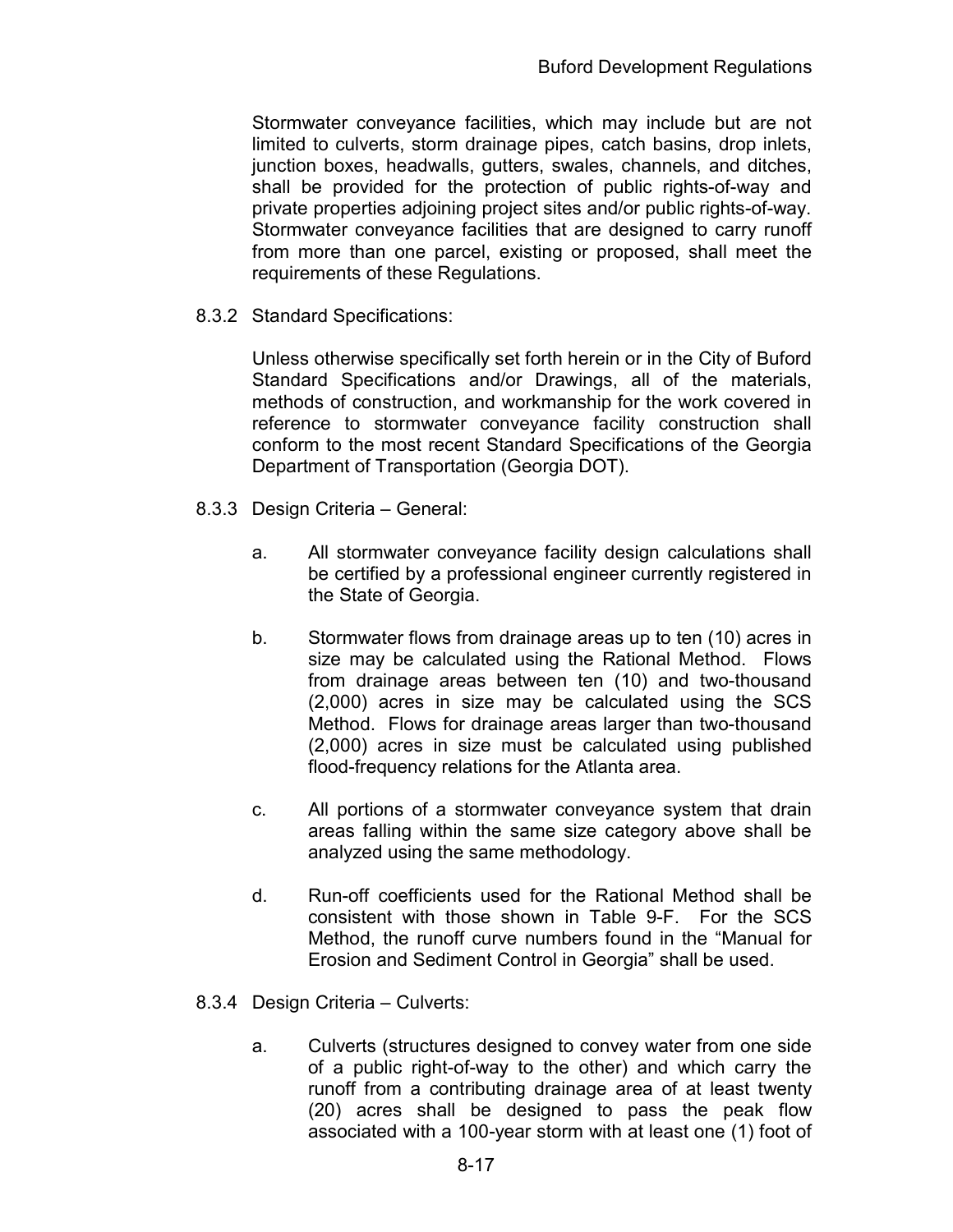freeboard between the 100-year ponding elevation and the top of the roadway shoulder, without rising the 100-year flood elevation on upstream properties, and in accordance with Floodplain Damage Prevention Ordinance.

- b. The 100-year ponding limits above the culvert shall be shown on the Development plans and on the Final Plat (if applicable).
- c. The minimum allowable culvert diameter shall be eighteen (18) inches.
- d. Culvert design is to be in accordance with the methods contained in the Georgia DOT "Drainage Manual for Highways", Chapter 7, and shall include a thorough analysis of both inlet and outlet control structures.
- 8.3.5 Piped Collection Systems:
	- a. The preliminary design (initial pipe sizing and profile design) of piped collection systems required under 8.3.1 herein shall be based upon conveyance of the peak flows associated with a 25-year storm with the hydraulic grade line being one (1) foot or more below the top of each structure, gutter line or proposed final ground surface elevation, whichever is lower.
	- b. Once the preliminary design of a piped collection system has been prepared, it shall be analyzed for its behavior during conditions of 100-year flow, with the objective of the analysis being to ascertain the quantities of flow and the flowpaths followed by flows exceeding the capacity of the system, whether these pond at inlets or flow along the ground's surface.
	- c. Based on the analysis of 100-year conditions, the preliminary design shall be revised where necessary to produce a final design for which the likelihood of dwelling flooding, major property damage, or substantial public access and/utility interruption shall be less than one (1) chance in one hundred (100) years.
	- d. The minimum allowable pipe diameter shall be fifteen (15) inches.
	- e. Catch basins shall be spaced so that the spread in the street for a 10-year design flow shall not exceed eight (8) feet, as measured from the face of the curb. Gutter spread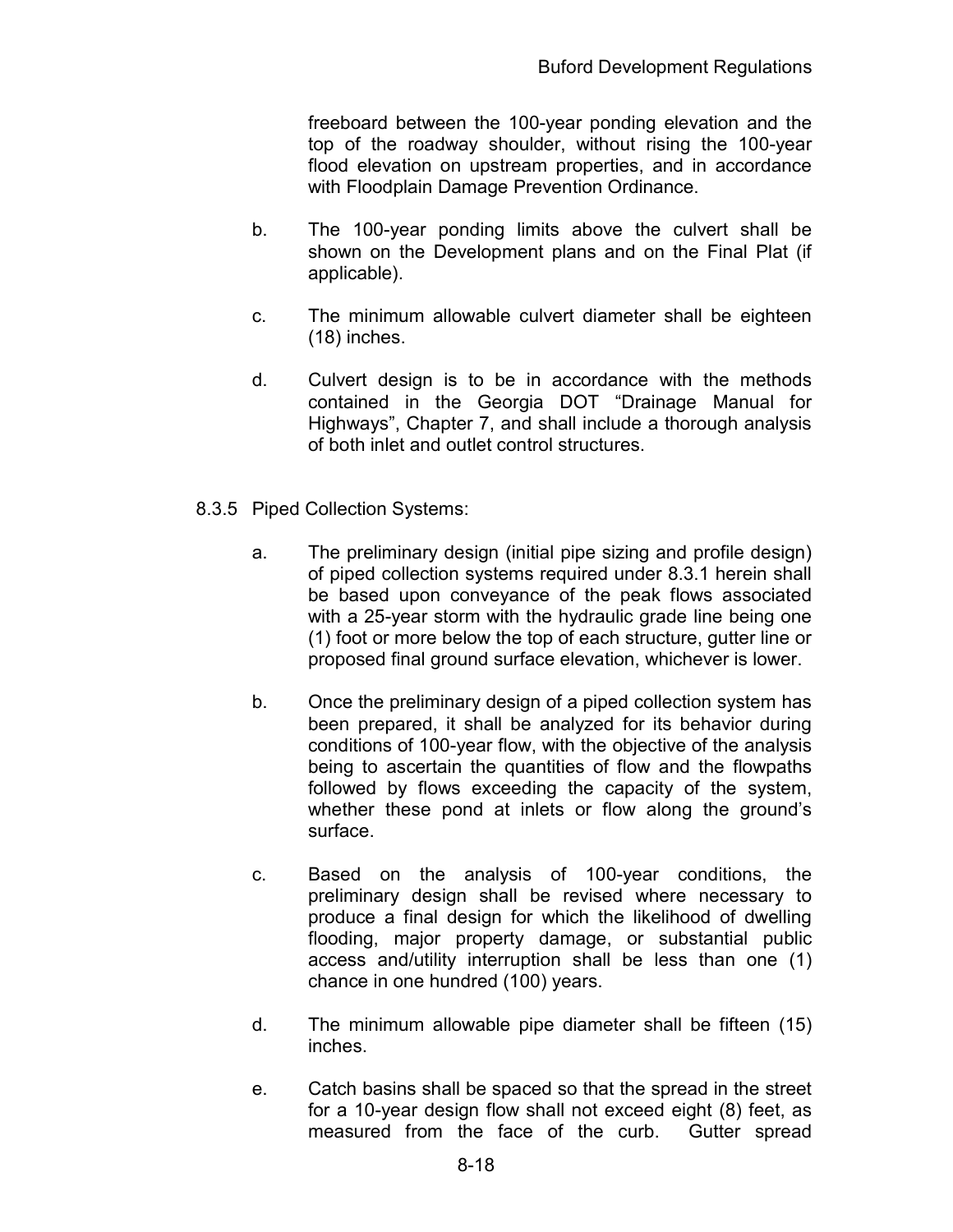calculations shall be submitted to the City for review and approval prior to issuance of a Development Permit.

- f. Complete flow, velocity, and hydraulic grade line computations, shall be provided for all portions of a piped collection system. Hydraulic grade lines shall be shown on the storm drainage profiles contained with the Development Plans for the 25-year storm.
- 8.3.6 Energy Dissipation Piped Systems and Culverts:
	- a. Energy dissipation devices, such as splash-pads, rip-rap, stilling basins, etc., shall be provided at the outlet of every culvert and piped collection system. (Please refer to the Standard Drawings.) Velocity protection shall be in accordance with the Georgia Stormwater Management Manual. Velocities for the fully developed 25-year flow shall not exceed the non-erosive velocity as shown in the design manual for the receiving conveyance.
	- b. Energy dissipation devices shall be located entirely within the project site, and shall not encroach upon any required buffer.
	- c. When uniform, graded stone rip-rap is used for energy dissipation, ultraviolet resistant filter fabric (200-pound test) shall be used between the stone layers.
- 8.3.7 Minimum Pipe and Pipe Coating Requirements:
	- a. Reinforced concrete pipe shall comply with ASTM C-76 and/or AASHTO M-170. Joints shall be bell and spigot types, with a rubber gasket conforming to ASTM C-443. Pipe shall be furnished in not less than eight (8) foot lengths. Class of pipe and wall thickness shall be in accordance with Table No. 1 of Georgia DOT Standard Number 1030-D, latest revision. All culverts and drainage pipe within street rights-of-way shall be reinforced concrete. Culverts and drainage pipe not within a street right-of-way may, at the developer's option, be reinforced concrete.
	- b. Corrugated, aluminum-coated steel pipe and pipe arches shall conform to the requirements of Type 2 pipe per AASHTO M-196 for material and fabrication. Coating shall comply with AASHTO M-274. Pipe fabrication shall comply with AASHTO M-36.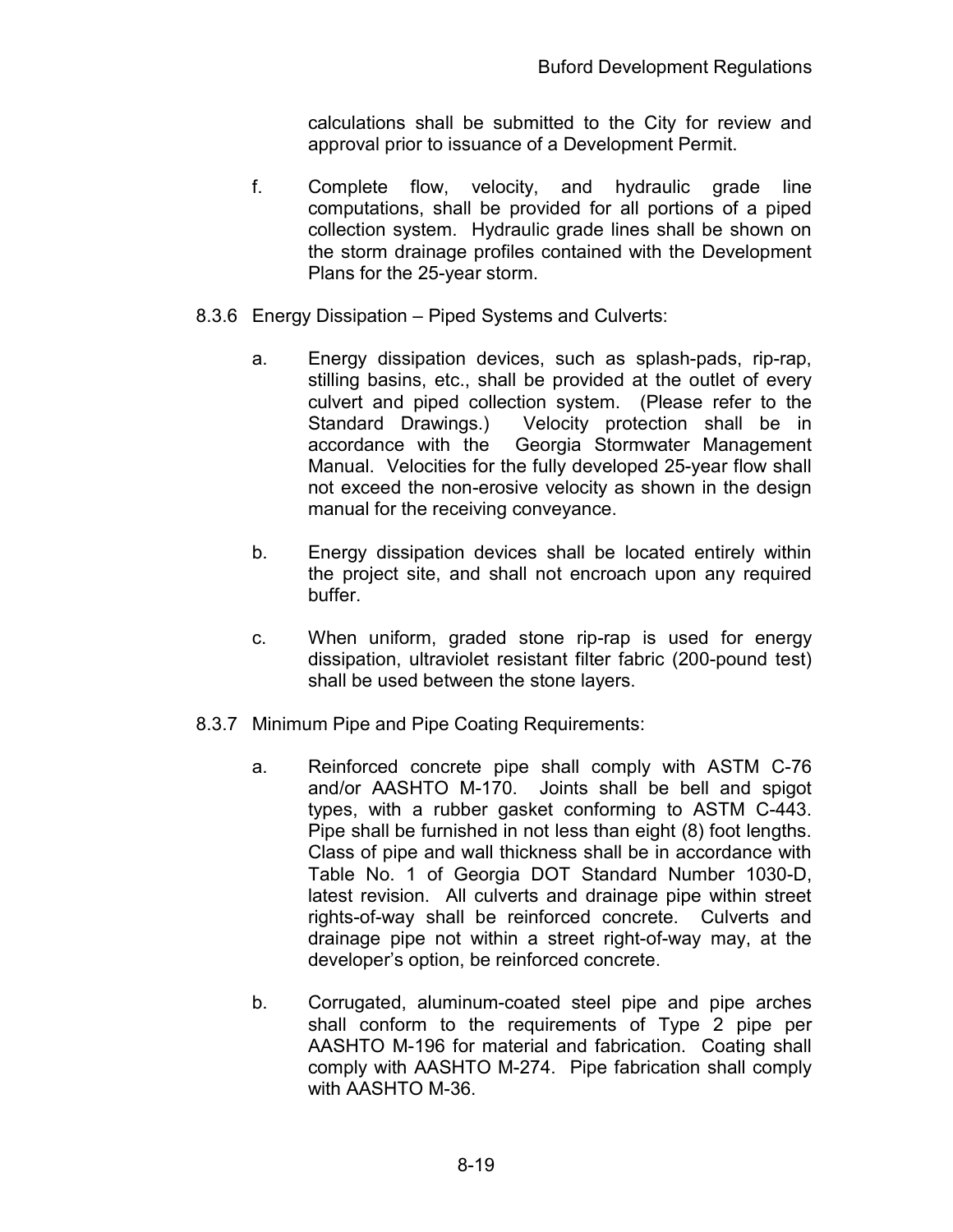1. All corrugated aluminum coated steel pipe or aluminum alloy pipe not carrying a live stream may be plain. All corrugated aluminum coated steel pipe or aluminum alloy pipes, which will carry a live stream within a drainage easement or detention facility shall have paved inverts per AASHTO M-190, Type C, except that the pipe need not be fully coated.

- 2. See the Standard Drawings for minimum acceptable combinations of gauges, diameters, and corrugation configurations for corrugated aluminum alloy pipe and for corrugated aluminum coated steel pipe and pipe arches.
- 3. Each end of pipe section, to be jointed by a coupling band, shall have a minimum of two (2) annular corrugations. Coupling bands shall be so constructed as to lap on an equal portion of each of the pipe sections to be connected. The connecting bands shall have a minimum of two (2) annular corrugations and shall fully engage, over the entire pipe periphery, one corrugation on each pipe end. Bands shall be fabricated from the same material as is the pipe, The minimum band gauges for aluminum pipe and aluminized pipe shall be as specified in AASHTO M-196, Section 19, and AASHTO M-36, Section 9, respectively.
- 4. Gaskets may be required as determined by the City in the field and shall be either sleeve type or o-ring type, and shall meet the requirements for gaskets as specified in Section 9.3 of AASHTO M-36.
- c. Corrugated plastic pipe, nominal fifteen (15) inch to fortyeight (48) inch diameters, shall be high density corrugated polyethylene smooth interior pipe and fittings conforming to AASHTO M-294, Type S. Join pipe sections with bell and spigot joints or high density polyethylene corrugated couplings that lap at least two (2) full corrugations of each pipe section. For all joint systems, provide a gasketed positive closure device which achieves leak-free joint performance. Use standard, factory-fabricated adapters, wyes, tees and other fittings comparable to pipe with which connected.
- d. Corrugated aluminum alloy structural plate pipe, pipe arches, and arches shall consist of aluminum plates and galvanized bolts and nuts of the size, shape and thickness as shown on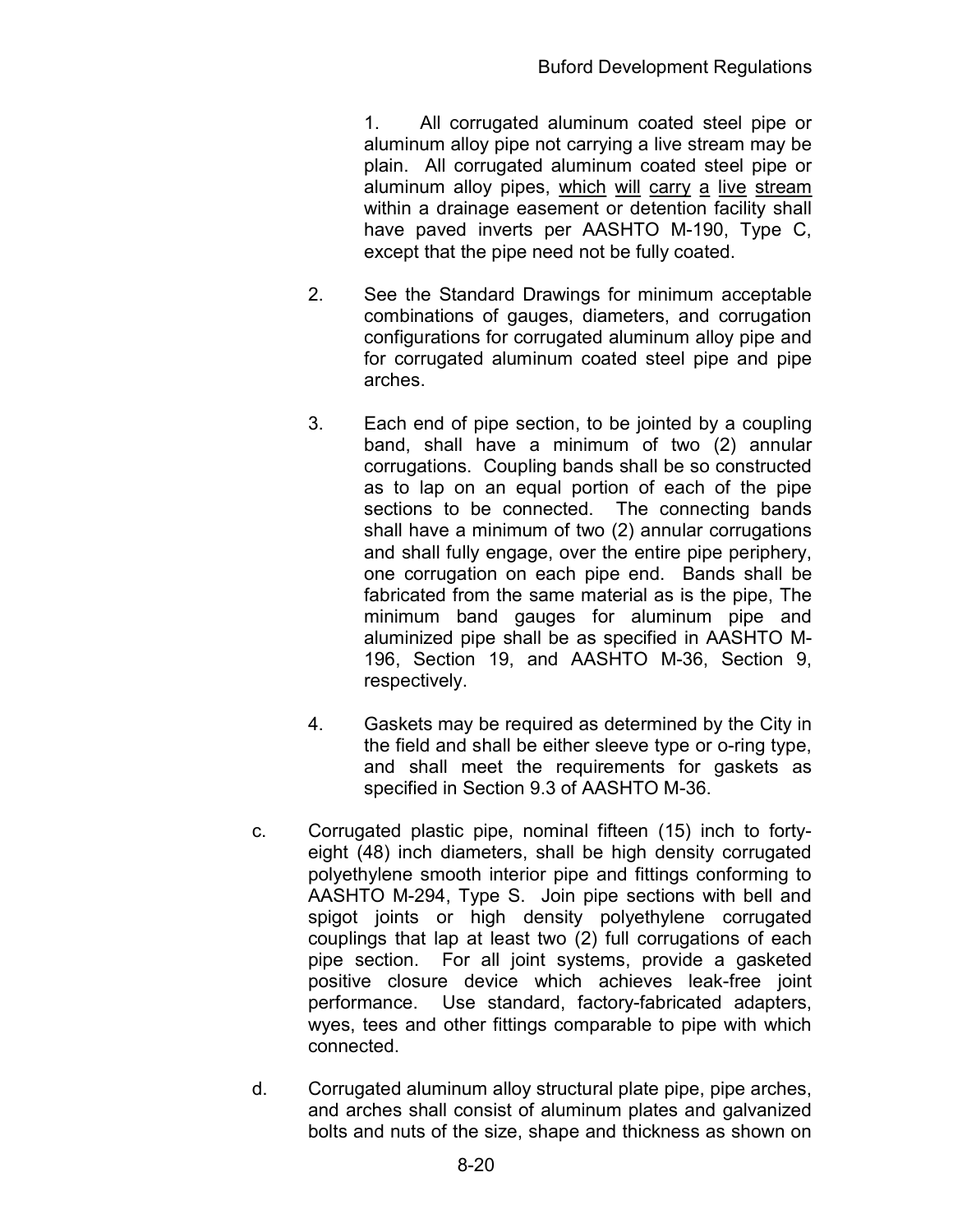the approved plans. These structures shall conform to the requirements of AASHTO M-219.

- 8.3.8 Pipe Length:
	- a. Culverts carrying live streams shall extend to where the crown of the pipe intersects the roadway slope.
	- b. Pipes that do not carry live streams shall extend at least fifty (50) feet beyond the front building setback lines, and may be required to extend farther where necessary to provide an adequately protected building site on the property. In nonresidential subdivisions, these pipes may temporarily end at the right-of-way lines, but shall be extended as part of a subsequent development permit approved for the individual site.
	- c. The length requirement, however, shall be subject to requirements for maintaining stream buffers in accordance with Georgia law or City regulations.
- 8.3.9 Pipe Installation:

Install corrugated plastic pipe in accordance with pipe system manufacture's published literature, ASTM D-2321, AASHTO Section 30, or City specifications, whichever is more restrictive.

Reinforced concrete pipe, corrugated steel pipe and asphalt coated pipe shall be bedded and backfilled in the same manner.

- a. Bedding: All pipe structures shall be placed on stable earth or fine granular foundation, the characteristics of which would be expected to provide long-term stability. In all live stream pipe installation, in areas of low bearing soils or nonuniform foundations, in areas where rock is encountered at the foundation level, or in other locations where conditions warrant, a minimum of six (6) inches of crushed stone bedding is required, (maximum size of stone shall be  $\frac{3}{4}$ "). Geotextiles or geogrids may also be required by the City in problem areas.
- b. Backfilling: Backfill on all pipe installations shall be constructed using foundation backfill material Type I or Type II, as specified in Section 812.01 and 812.02 respectively, in Georgia DOT stand specifications. These materials shall be placed in layers of not more than six (6) inches loose. Compaction of these materials shall be accomplished by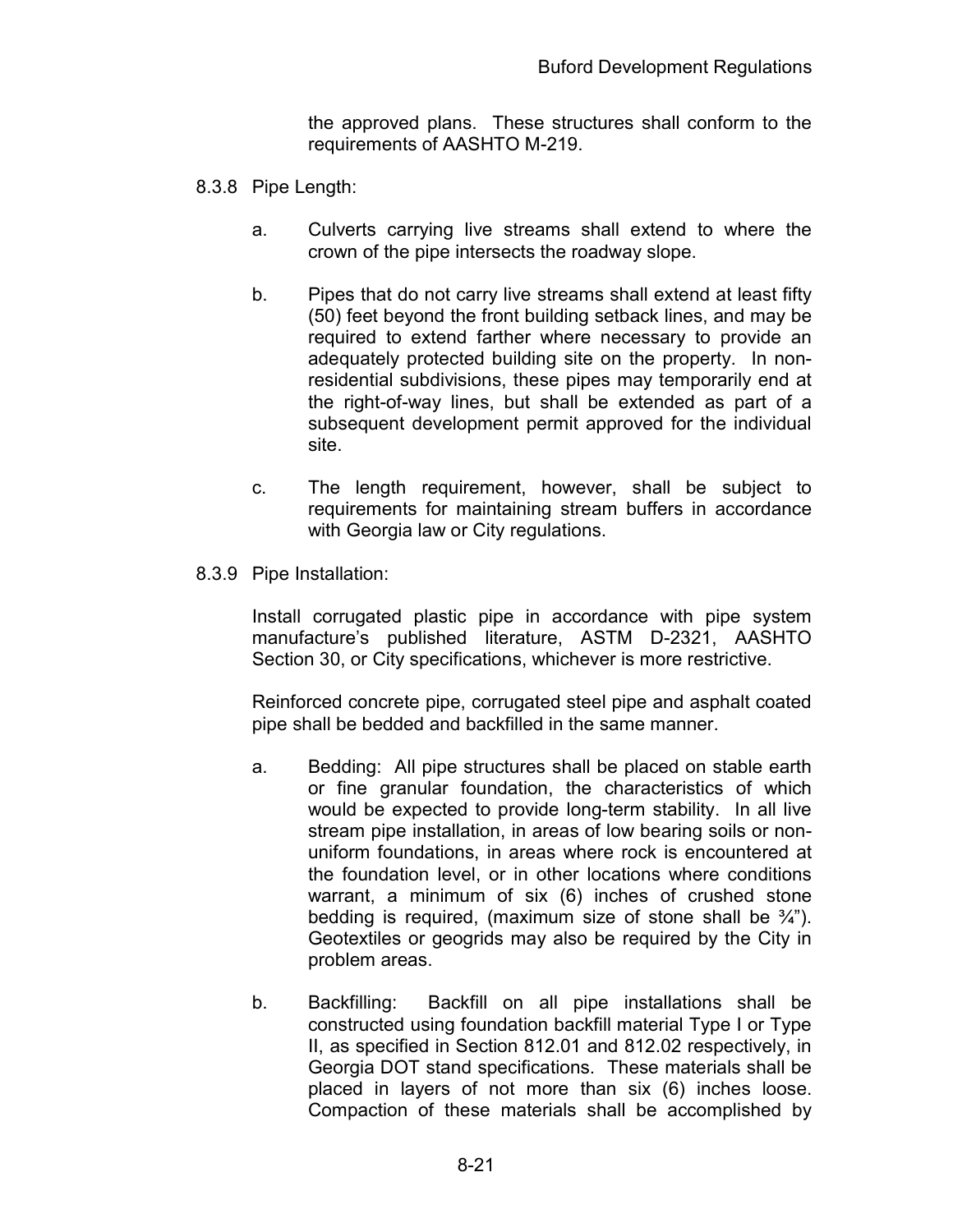hand tamping or machine tamping. Required compaction levels are as follows:

- 1. Backfill within all street rights-of-way shall be compacted to ninety-five (95) percent maximum density, tested using the AASHTO Method T-99.
- 2. Backfill in all other areas shall be compacted to ninety-five (95) percent maximum density, tested using the AASHTO Method T-99.
- c. Construction Loads and Minimum Covers: If drainage pipe is installed prior to the completion of grading, a minimum of four (4) feet of fill should be provided where needed to adequately protect the drainage structure during the land development phase, unless the structure itself is designed to withstand the anticipated live load during construction.

## 8.3.10 End Finish:

Headwalls or other end treatments are required on all culverts (except under residential driveways) and at the outlet of all piped collection systems.

- a. Headwalls are to be pre-cast concrete, stone masonry with reinforced concrete footings, or poured-in-place, reinforced concrete with reinforced concrete footings.
- b. End treatments that conform to the slope may be masonry, pre-cast concrete and sections, metal end sections, reinforced poured-in-place slope collars, or grouted rip-rap. Concrete and metal flared and sections shall conform to Georgia DOT Specifications 1120.

8.3.11 Junction Boxes and Catch Basins:

- a. Junction boxes and catch basins shall have metal manhole frames and lids for access.
- b. Lids for storm drainage structures shall be in accordance with City standard drawings.
- 8.3.12 Other Structures:

Natural bottom arches and box culverts may be used in accordance with the latest Standard Specifications of the Georgia DOT.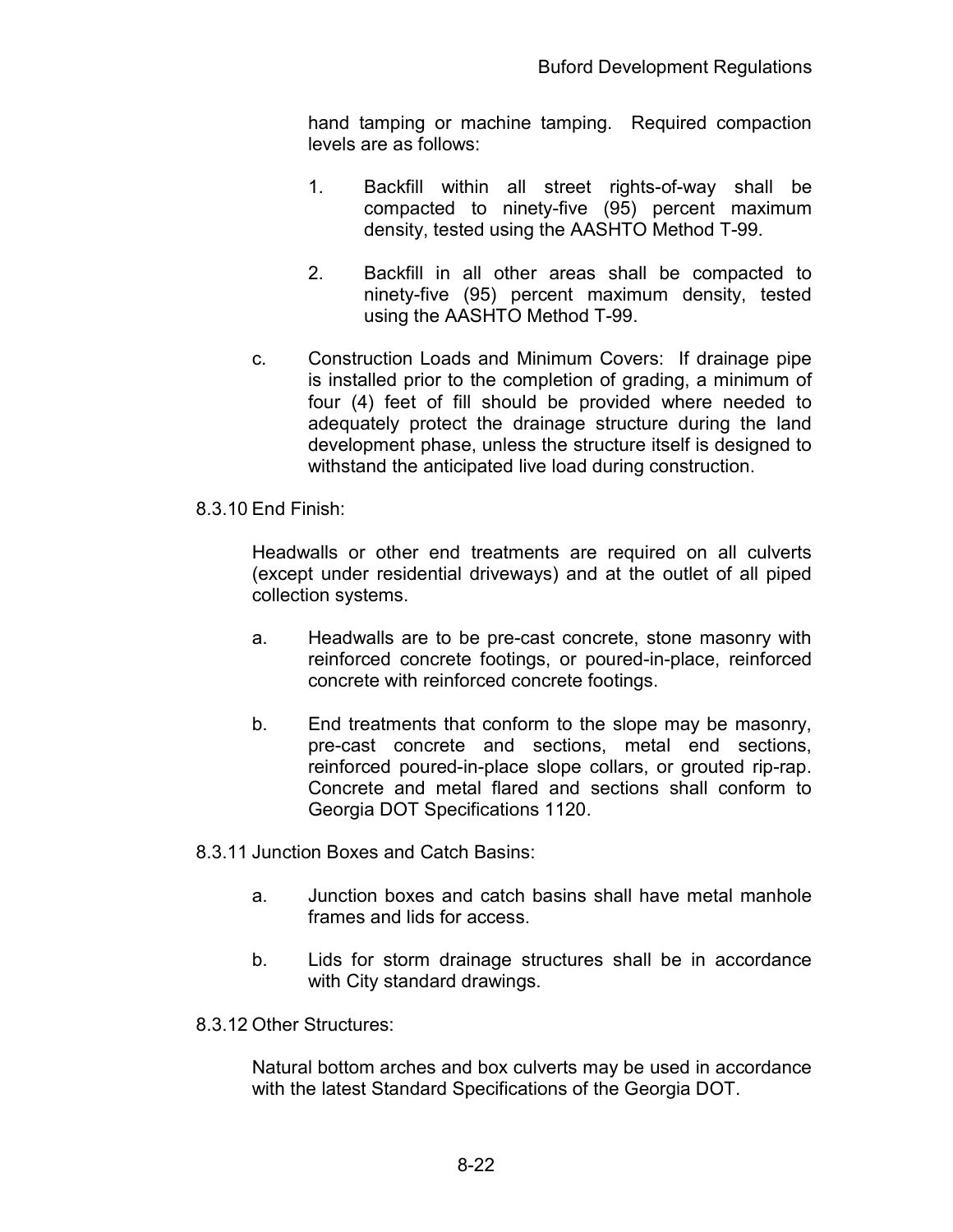## 8.4 SURFACE DRAINAGE

- 8.4.1 Design Standards:
	- a. All new proposed channels shall be designed to carry at least the fully developed 25-year storm with freeboard equal to twenty (20) percent of the design flow depth.
	- b. Transition channels shall be provided at the inlet and outlet ends of all culverts and pipe systems, unless otherwise provided herein.
	- c. The maximum flow velocity at the project site's downstream property line shall not exceed the pre-developed velocity.
	- d. In cases of potential erosion due to irregular channel alignment, extreme velocities, or excessive slopes, a paved ditch may be required. However, if, in the opinion of the City, the expected long-term maintenance of a surface drainage system could prove impractical, a pipe design may be required.
	- e. The cross-sectional shape of channels shall be as found in the Standard Drawings. "V" shaped cross-sections are not permitted in grassed channels.
	- f. If the channel will be affected by backwater from culverts, bridges, other structures or floodplains, backwater curves shall be shown in profiles of the channel.
	- g. All channels, must be capable of conveying flows sufficient to ensure that overflow of the channel would not result in a likelihood of dwelling flooding, property damage or public access and/or utility interruption shall be greater than one (1) chance in one hundred (100) years.
	- h. Channels shall be designed to carry the fully developed 25 year flow in accordance with the Georgia Stormwater Management Manual.
- 8.4.2 Construction Standards:
	- a. The channel shall be shaped to the dimensions specified on the approved plans and shall be free of over-falls, gullies, or other irregularities.
	- b. Channels in fills shall be lined.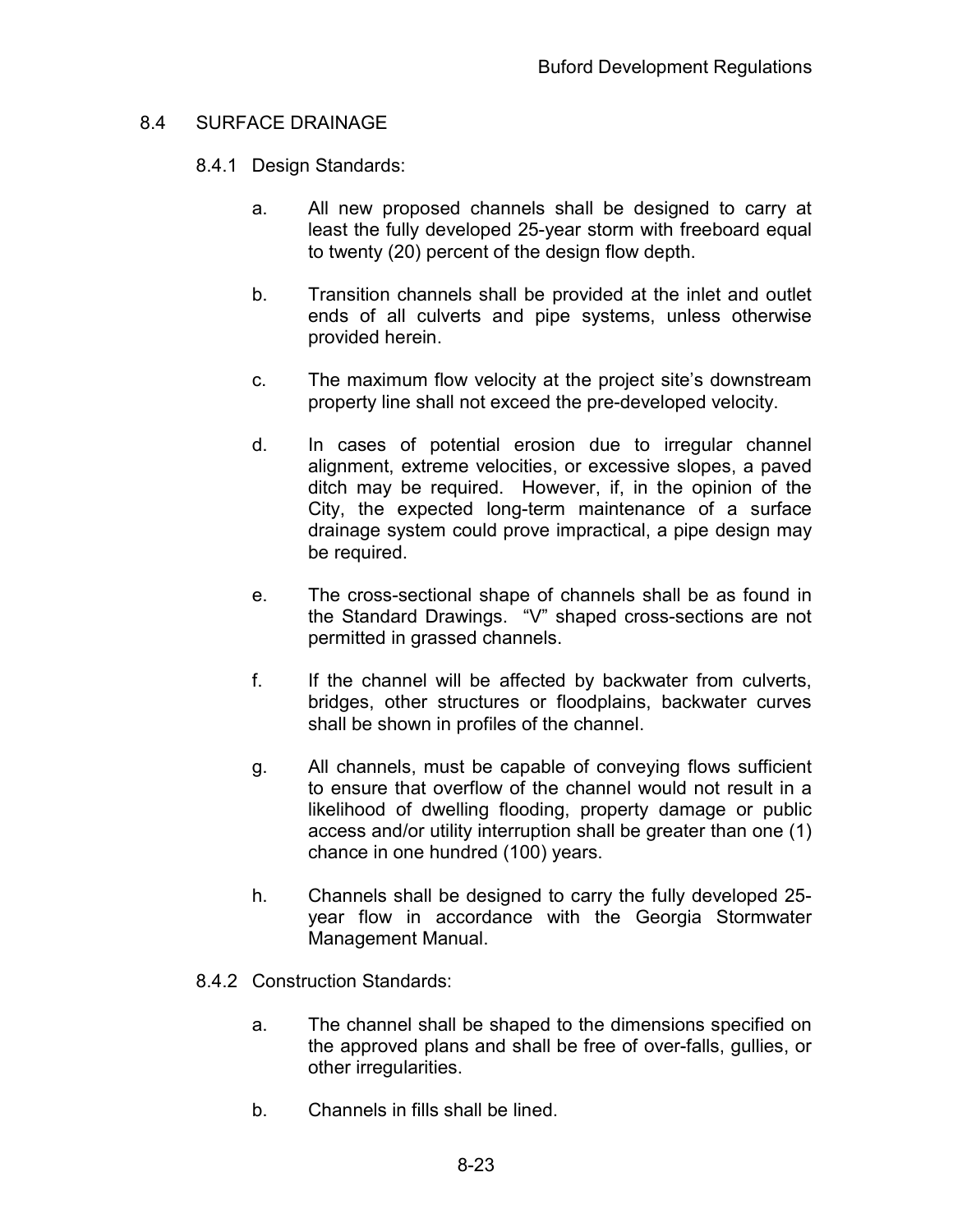c. Protective cover in grassed channels shall be installed as soon as the earthwork is completed.

## 8.5 EROSION CONTROL

- 8.5.1 Design Standards:
	- a. The procedures and requirements of the City of Buford Soil Erosion and Sediment Control Ordinance, as may be revised from time to time, shall be applicable whenever any land disturbance is proposed to occur, ad shall continue to apply until the project has been completed. In those instances wherein these Regulations are silent, the "Manual for Erosion and Sediment Control in Georgia" shall apply.
	- b. No permit shall be issued authoring any land disturbing activity unless erosion and sediment control plans have first been submitted to and approved by the City in accordance with these Regulations.
- 8.5.2 Construction Standards:
	- a. All erosion control structures and/or appurtenances as shown on the approved plans shall be in place and operational, inspected and approved by the City prior to the beginning of construction, and shall be maintained in operational condition until the phase or project has been completed. (See also Requirements for Initiation of Development Activities under Article 11.4.)
	- b. Temporary and permanent ground covers are required.
	- c. Upon project completion, erosion control devices and temporary siltation facilities shall be maintained in place where the individual lots are being developed, or until all disturbed areas are fully stabilized.
	- d. Erosion controls and siltation facilities shall be installed and maintained on each building lot during building construction and site development, as required by the Soil Erosion and Sediment Control Ordinance and consistent with the provisions of the "Manual for Erosion and Sediment Control in Georgia".
- 8.5.3 Abandoned Projects: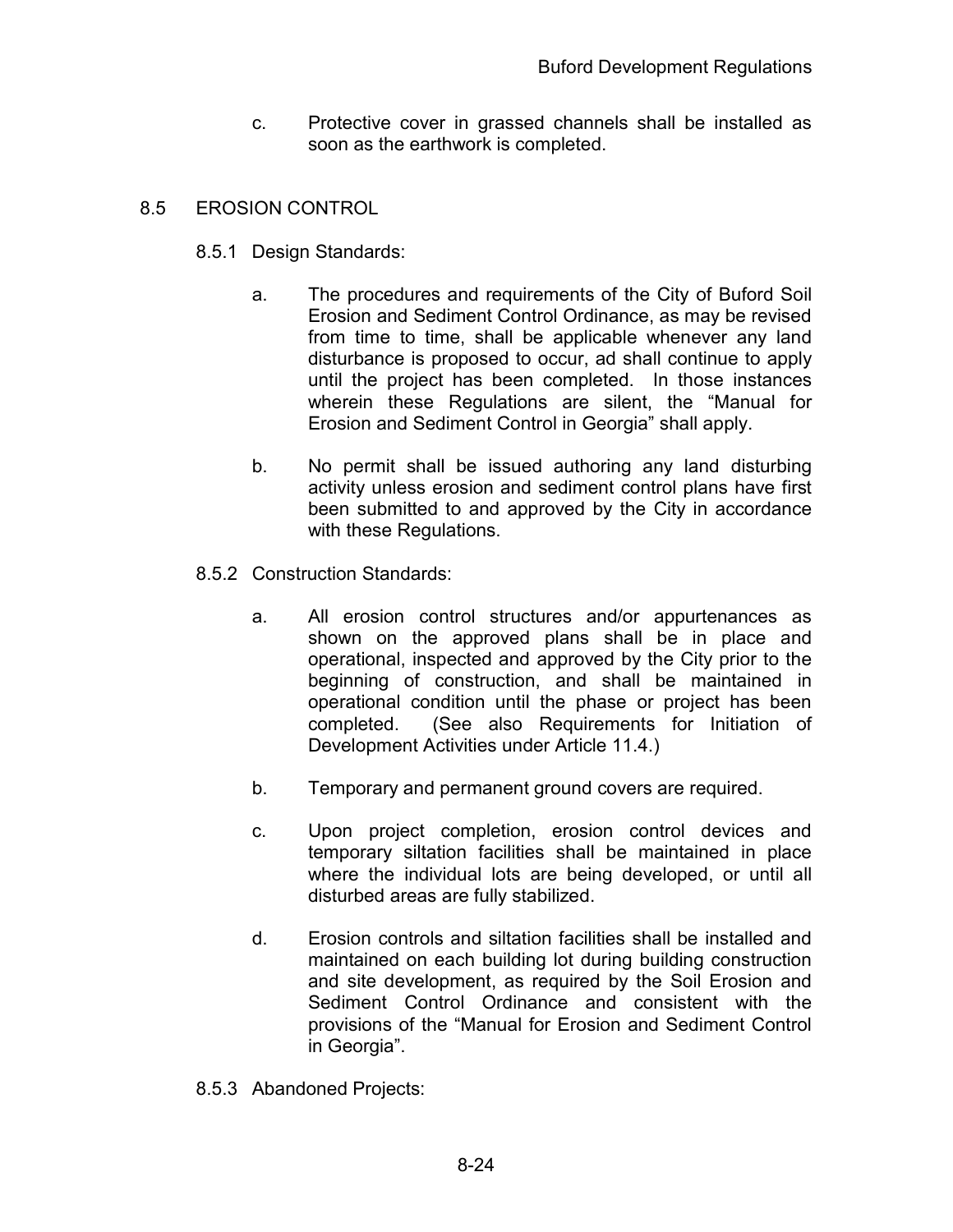Any project whose permit has lapsed under the terms expressed in Article 4, shall immediately proceed to stabilize all disturbed areas. This responsibility shall fall upon the owner, developer, contractor, or any and all other responsible parties involved in the land disturbance activity.

#### 8.6. DAMS.

Any land disturbing activity that involves a property which is proposed to contain a dam shall comply with the provisions of this Article as well as the provisions contained in Article 3, Section 3.1 of these Regulations.

8.6.1. New Dams Which Become Subject to the Requirements of the Georgia Safe Dams Act and Rules for Dam Safety.

> Dams proposed to be twenty-five (25) feet or more in height or proposed to have an impounding capacity of one hundred (100) acre-feet or more at maximum water storage elevation shall be subject to the following:

- a. The developer of any new dam in which development exists within the proposed breach zone shall be subject to the requirements of the Georgia Safe Dams Act and Rules for Dam Safety adopted by the Georgia Department of Natural Resources. The developer shall obtain necessary approvals and permits from the Environmental Protection Division of the Georgia Department of Natural Resources for the project and the dam prior to securing a Development Permit from the City. The developer of any new dam as to which development does not exist within the proposed breach zone shall submit construction plans to the City of Buford for review of the project and the dam prior to securing a Development Permit from the City.
- b. If the developer elects to construct the new dam in accordance with the design standards for new dams as contained in the Rules for Dam Safety, then new development shall be permitted within the dam breach zone. However, the dam shall meet the design standards for new dams as contained in the Rules for Dam Safety if development currently exists or is proposed in the dam breach zone.
- c. If the developer elects not to construct the new dam to the design standards for new dams as contained in the Rules for Dam Safety, then a dam breach analysis for the dam shall be submitted along with the construction plans for review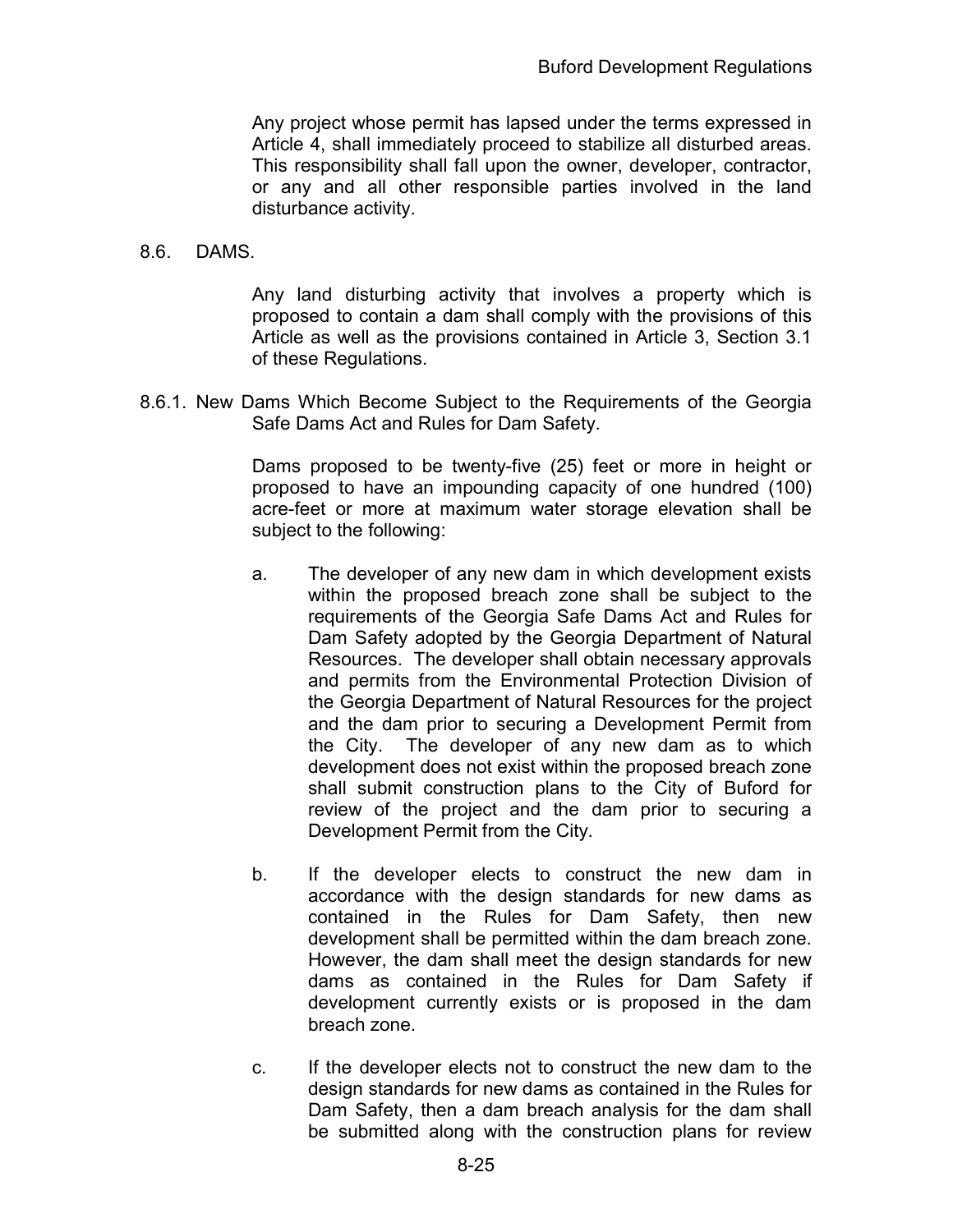prior to securing a Development Permit from the City. The design engineer shall utilize the computer model entitled "DAMBRK" for the dam breach analysis.

- d. Should the new dam not meet the design standards for new dams as contained in the Rules for Dam Safety, then only the following uses and structures shall be permitted within the dam breach easement:
	- (1) Agriculture that requires no structures for human habitation within the dam breach zone including forestry, livestock raising, and agricultural and forestry access roads.
	- (2) Fences.
	- (3) Outdoor advertising signs provided they are located no closer than one hundred (100) feet from any residence or place of business.
	- (4) Roads, driveways and parking areas.
	- (5) Utility poles, towers, pipelines, water treatment outfalls and facilities, or other similar facilities and structures.
- e. For any new dam that is proposed not to meet the design for new dams as contained in the Rules for Dam Safety, the developer shall obtain a dam breach easement, recorded with the Clerk of Superior Court, from any offsite property owner where it is proposed for the dam breach zone to extend off the property where the dam is being constructed. The developer shall also cause a dam breach easement to be recorded upon the property being developed.
- f. Prior to recording of a Final Plat or issuance of a Certificate of Occupancy, as appropriate, an as-built certification from a registered professional engineer shall be submitted to the City. The certification shall state that the dam is constructed in accordance with the provisions of these regulations as well as the authorized construction plans. If the project is for the development of a subdivision, the developer shall also establish a legal entity, acceptable to the City, such as a mandatory Property Owners Association, prior to approval of the Final Plat, responsible for the maintenance of the dam and its impoundment.
- 8.6.2. New Dams Subject to Regulation by City of Buford.

Dams proposed to be nine (9) feet or more in height, but less than twenty-five (25) feet in height, in combination with an impounding capacity proposed to be twenty (20) acre-feet or more at maximum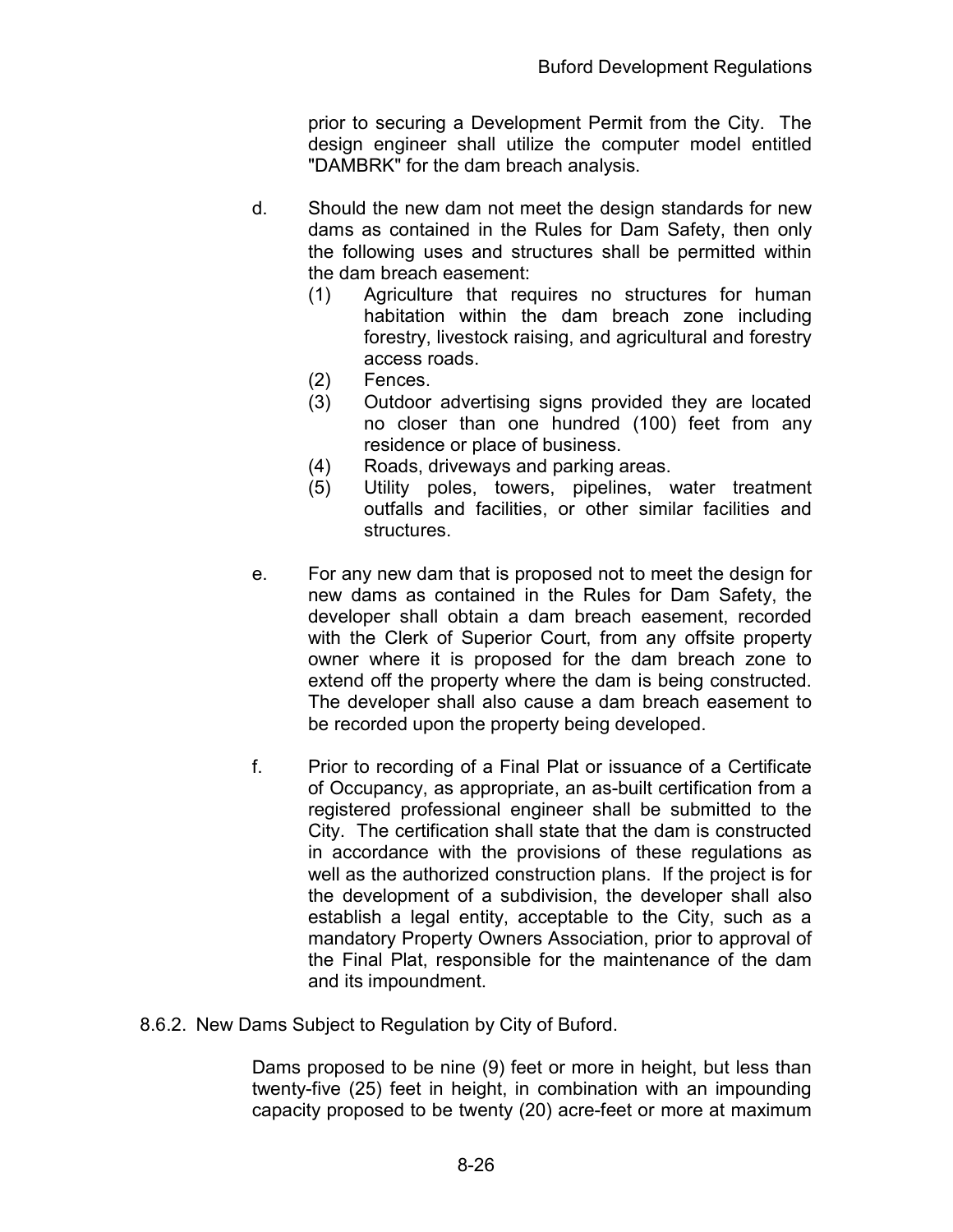water storage elevation, but less than one hundred (100) acre-feet, shall be subject to the following:

- a. If the developer elects not to construct the new dam to the design standards for new dams as contained in the Rules for Dam Safety, then a dam breach analysis for the dam shall be submitted with the construction plans for review and authorization prior to securing a Development Permit from the City. The design engineer shall utilize the computer model entitled "DAMBRK" for the dam breach analysis.
- b. Should the new dam not meet the design standards for new dams as contained in the Rules for Dam Safety, then only the following uses and structures shall be permitted within the dam breach zone:
	- (1) Agriculture which requires no structures for human habitation within the dam breach zone including forestry, livestock raising, and agricultural and forestry access roads.
	- (2) Fences.
	- (3) Outdoor advertising signs provided they are located no closer than one hundred (100) feet from any residence or place of business.
	- (4) Roads, driveways and parking areas.
	- (5) Utility poles, towers, pipelines, water treatment outfalls and facilities, or similar facilities and structures.
- c. If the developer elects to construct the new dam in accordance with the design standards for new dams as contained in the Rules for Dam Safety, then new development shall be permitted within the dam breach zone. However, the dam shall meet the design standards for new dams as contained in the Rules for Dam Safety if development currently exists or is proposed in the dam breach zone.
- d. Construction plans for new dams defined herein shall be submitted to City of Buford for review for the project and the dam prior to securing a Development Permit from the City.
- e. For any dam that is proposed not to meet the design standards for new dams as contained in the Rules for Dam Safety, the developer shall obtain a dam breach easement, recorded with the Clerk of Superior Court, from any offsite property owner where it is proposed for the dam breach zone to extend off the property where the dam is being constructed. The developer shall also cause a dam breach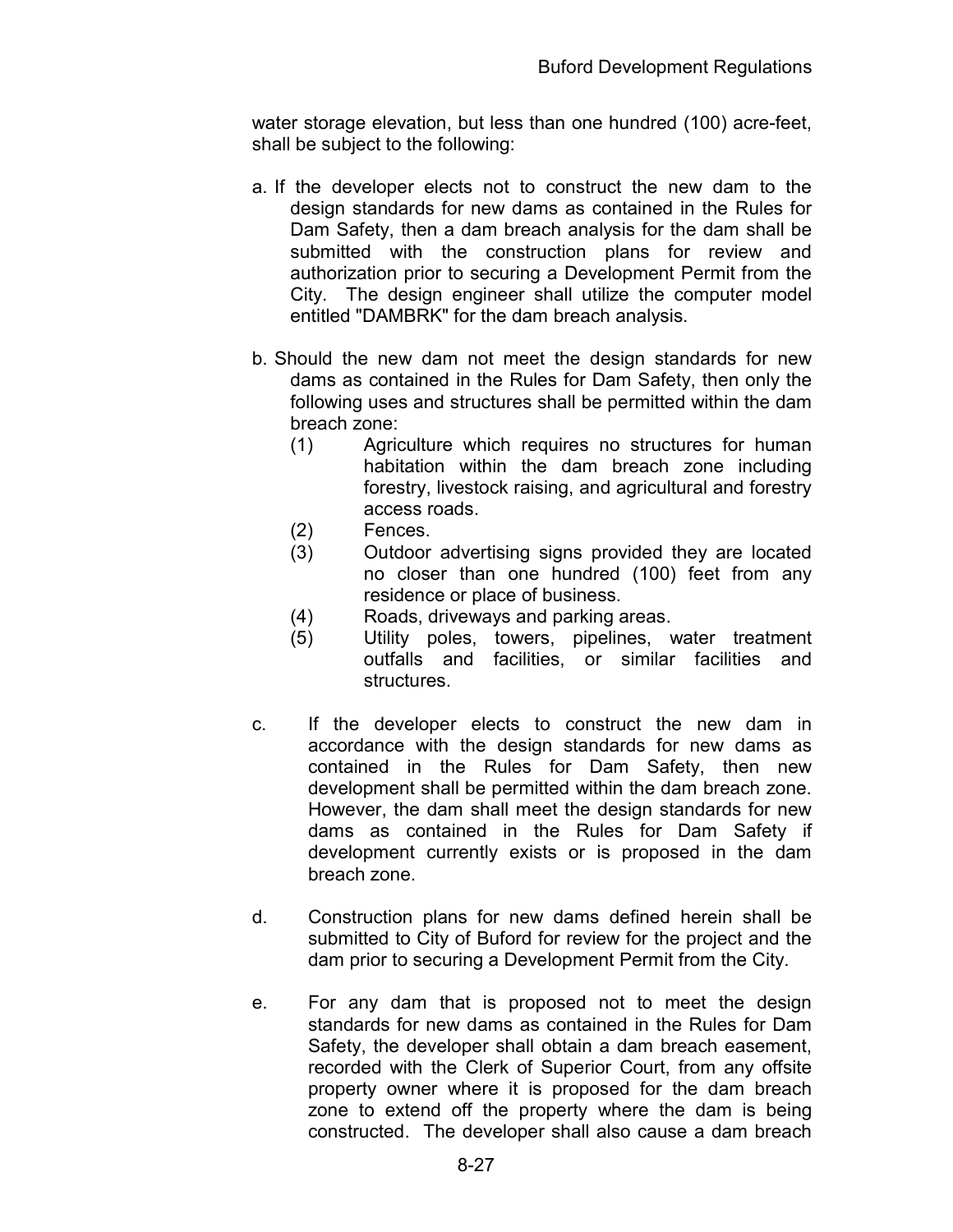easement to be recorded upon the property being developed.

f. Prior to recording of a Final Plat or issuance of a Certificate of Occupancy, as appropriate, an as-built certification from a registered professional engineer shall be submitted to the City. The certification shall state that the dam is constructed in accordance with the provisions of these regulations as well as the authorized construction plans. If the project is for the development of a subdivision, the developer shall also establish a legal entity, acceptable to the City of Buford, such as a mandatory Property Owners Association, at time of recording of the Final Plat, responsible for the maintenance of the dam and its impoundment.

## 8.6.3. Existing Dams.

Existing dams that are located on a project site and will remain after construction is complete, shall comply with the provisions of this article and all referenced articles as if they were new dams.

8.6.4. Existing Category II Dams.

When an existing Category II dam may be reclassified to a Category I dam because of a proposed development downstream of the dam, the following shall be provided by the developer for review by the Georgia Safe Dams Program.

- a. Location of the Category II dam and the proposed development; and,
- b. A surveyed cross-section of the stream valley at the location of the proposed development including finished floor elevations; and,
- c. A dam breach analysis using the Dambreak computer model to establish the height of the floodwave in the downstream floodplain. The Dambreak modeling shall be completed in accordance with the Safe Dams Program Quality Assurance Program by a qualified registered engineer.
- 8.7 EXTENDED DETENTION:
- 8.7.1 Wet Extended Detention Facility Design Requirements

Wet extended detention facilities shall be designed and constructed to meet the following requirements: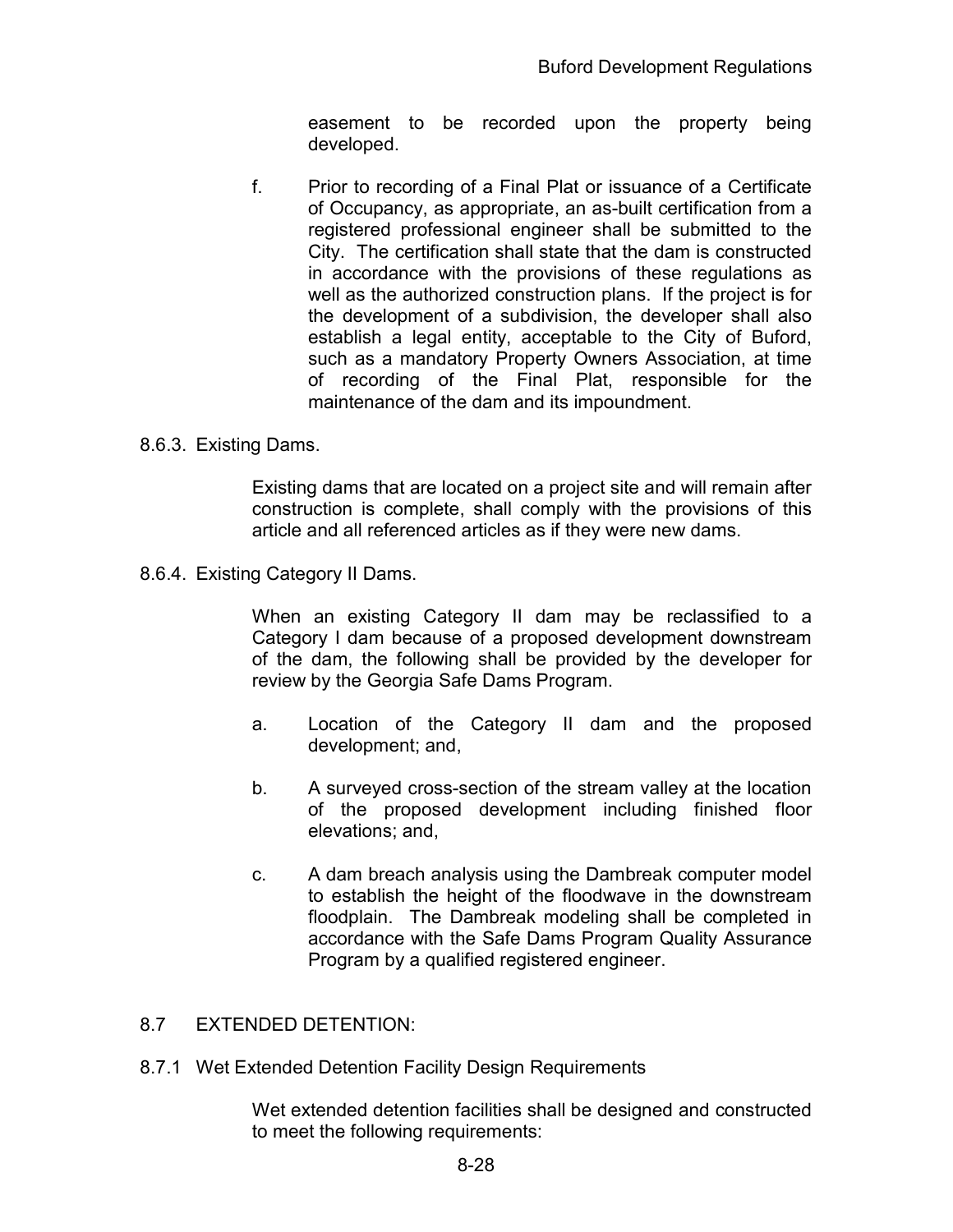- a. Minimum and Maximum Drainage Area. The minimum drainage area for a wet detention facility should be at least twenty (20) acres. The maximum drainage area should be one-hundred (100) to three-hundred (300) acres. The maximum drainage area of highly impervious drainage areas should be restricted to the lower end of the range (one hundred (100) acres) and low density residential watersheds should be restricted to a maximum of three-hundred (300) acres.
- b. Storage Volume of Permanent Pool. The permanent pool storage (Vb) shall be at least fifty (50) percent of the Water Quality Volume (WQV) defined in section 8.9.1. The part of the WQV (fifty (50) percent or less) not used in the permanent pool shall be detained for twenty-four (24) hours and the storage volume may be used as part of the detention requirements. The WQV to be stored shall be based upon the project area. The project area compensated for in a pond shall not exceed the total drainage area draining to the pond. Off-site areas that do not drain through other water quality BMP's may be used to compensate for areas that bypass the pond. By-passed areas shall be minimized as much as practical. Off-site areas exceeding the project site area may bypass the pond.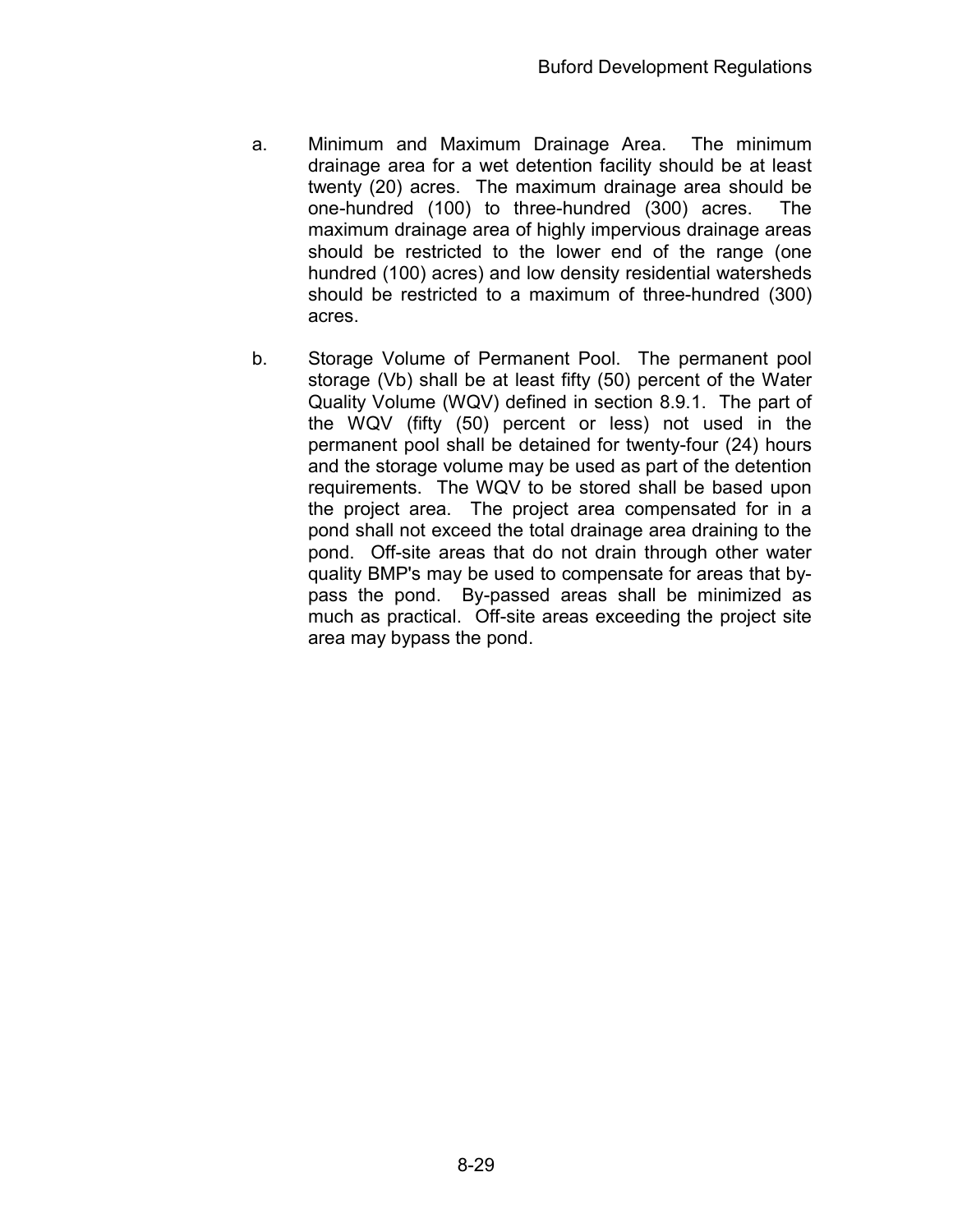

# WET POND DIAGRAM

- c. Depth of Permanent Pool
	- (1) Mean Depth

The mean depth (Z) of the permanent pool shall be between three (3) feet and seven (7) feet and is calculated by dividing the permanent pool storage volume (Vb) by the surface area (As)  $(Z = Vb / As)$ .

- (2) Maximum Depth The maximum depth of the permanent pool shall be no greater than twelve (12) feet unless a modification is approved. The intent of these regulations is to ensure that the depth of the facility is not out of proportion with the surface area of the facility. Granting of a modification will not nullify these regulations when the depth and surface area of the facility is based on existing natural topography.
- d. Minimum Surface Area of Permanent Pool. The minimum surface area (As) of the permanent pool should be one quarter (0.25) acre. The minimum ratio of surface area to drainage area used to calculate the permanent pool (Aw) in residential watersheds shall be one (1) percent unless a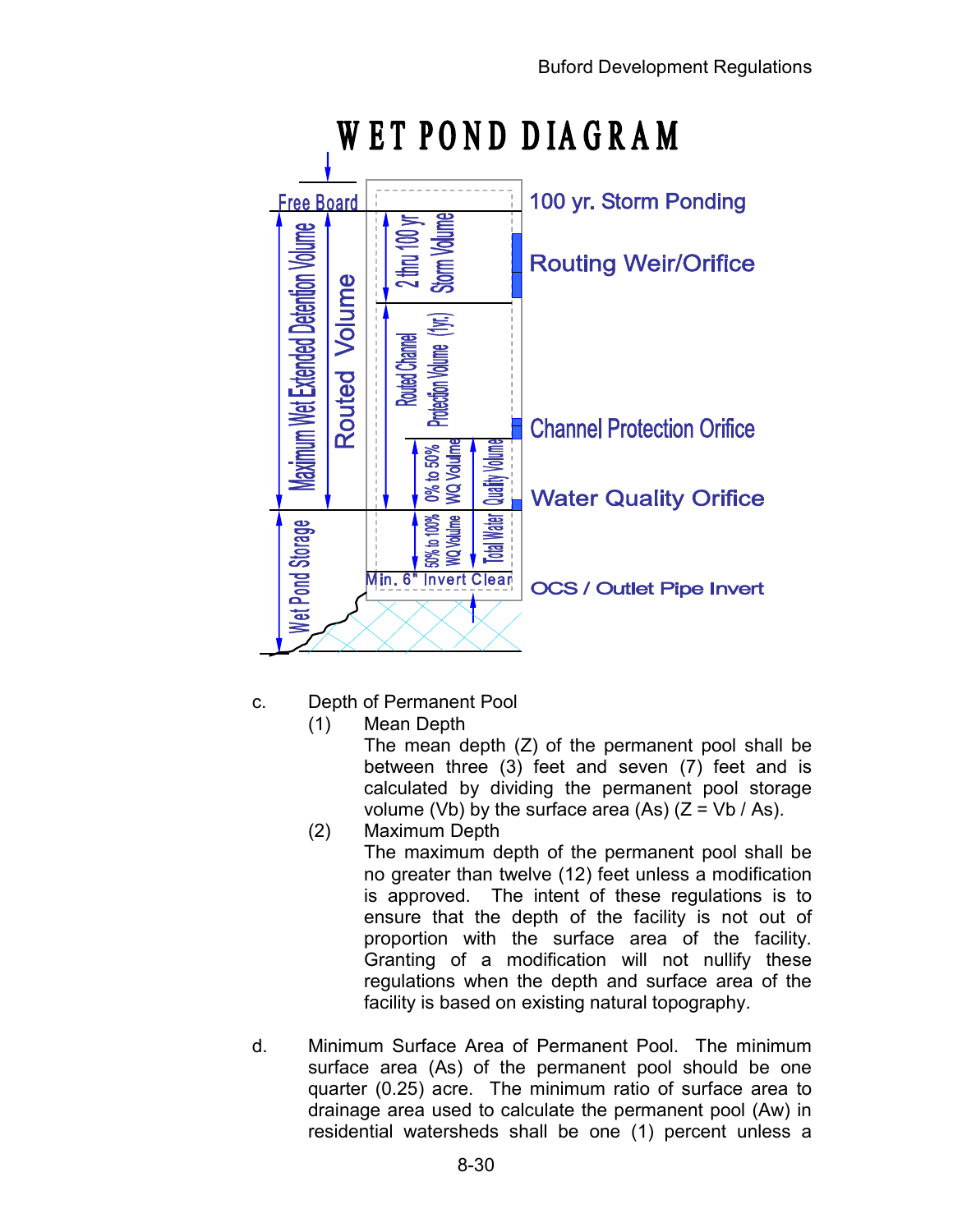modification is approved. The intent of these regulations is to ensure that the depth is minimized to increase removal efficiencies. Granting of a modification will not nullify these regulations when the depth and surface area of the facility is based on existing natural topography. As/Aw ratios in excess of three (3) percent are desirable for nonresidential watersheds with relatively high levels of imperviousness.

- e. Side Slopes Along the Shoreline
	- (1) The side slope in graded areas is recommended to be 3H:1V or flatter. When the depth of the permanent pool is greater than four feet and the slope is steeper than 4H:1V, a bench shall be provided. The bench shall be ten (10) feet in width and is recommended to be fifteen (15) feet in width. The bench shall have a slope of 10H:1V. The bench shall be located so that the permanent pool elevation is between the top and bottom edge of the bench. See Storm Water standard drawing.
	- (2) Side slopes shall be topsoiled, nurtured or planted from two (2) feet below to one (1) foot above the permanent pool control elevation to promote wetland vegetative growth. Below the safety ledge, the pond side shall be sloped to meet topographic or volumetric constraints.
- f. Length: Width Ratio of Permanent Pool. The minimum length: width ratio of the permanent pool shall be 2:1. The length shall be measured at the shortest flow path from the inlet to the outlet. The width shall be shall be calculated as the surface of the pond divided by the length. In addition, the location of the outlet structure within the basin shall maximize travel time from the inlet to the outlet. Baffles or islands may be installed within the permanent pool to increase the flow path length and to minimize shortcircuiting.
- g. Soil Permeability. In cases where relatively permeable soils are encountered, water drawdown rates should be minimized by either compacting the permanent pool soils during construction, incorporating clay into the soil, or by installing an artificial liner.
- h. Spillway and Dam Design. The principal spillway, emergency spillway, and dam shall be designed in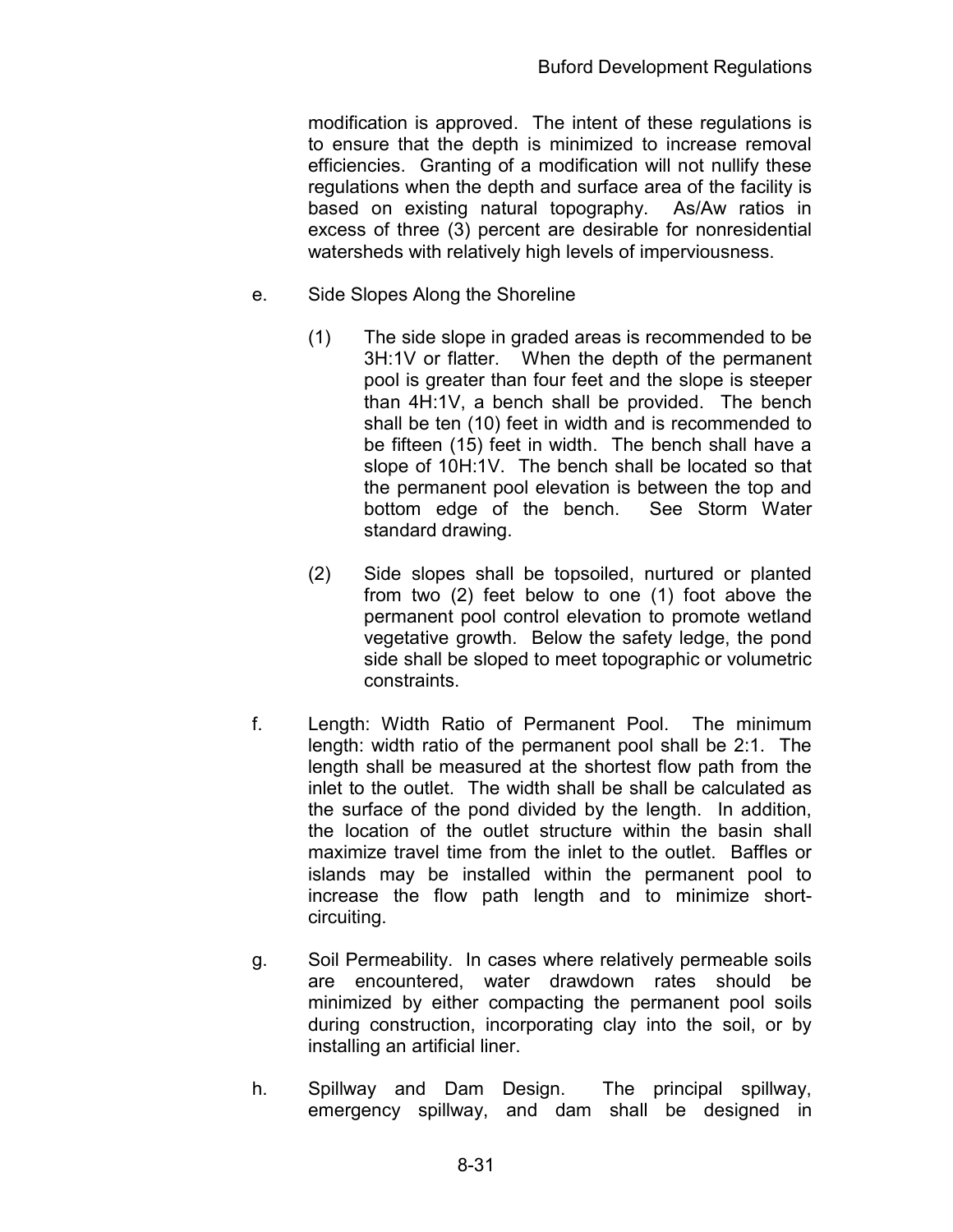accordance with Sections 8.2, 8.6 and 9.8 of these regulations.

- i. Forebay
	- (1) To facilitate major cleanout activities, a sediment forebay shall be constructed near the inlet to the permanent pool to trap coarse sediment particles. The forebay volume may be included in the permanent pool volume requirements. The forebay storage capacity shall be ten (10) percent of the runoff from one and two tenths (1.2) inches of rainfall draining to the facility to accommodate sediment accumulations. The forebay should not exceed ten (10) percent of the permanent pool. The volume shall be calculated as:

 $FBV = (0.1)1.2(Rv)A<sub>T</sub>/12 (ft<sup>3</sup>)$ 

Where  $Rv = 0.05 + 1(0.009)$  I = Percent Impervious as a whole number  $A_T$  =Total area draining to facility (ft<sup>2</sup>)

- (2) The facility shall be dredged to ensure that all of the permanent pool storage volume is available after the upstream area has been stabilized. All temporary sediment control measures employed during land disturbing activities to trap sediment shall be located outside of state waters.
- (3) The forebay shall be distinguished from the permanent pool. Options which may be used include: a lateral sill with wetland vegetation; two (2) ponds in series; differential pool depth; rock-filled gabions or a retaining wall; or a horizontal rock filter placed laterally across the permanent pool.
- j. Inlet and Outlet Structures
	- (1) The inlet design shall dissipate flow energy and diffuse the inflow plume where it enters the forebay or permanent pool. Options that may be used include: drop manholes; energy dissipaters at the bottom of paved ditches; a lateral bench with wetland vegetation; and the placement of large rock deflectors at each inlet.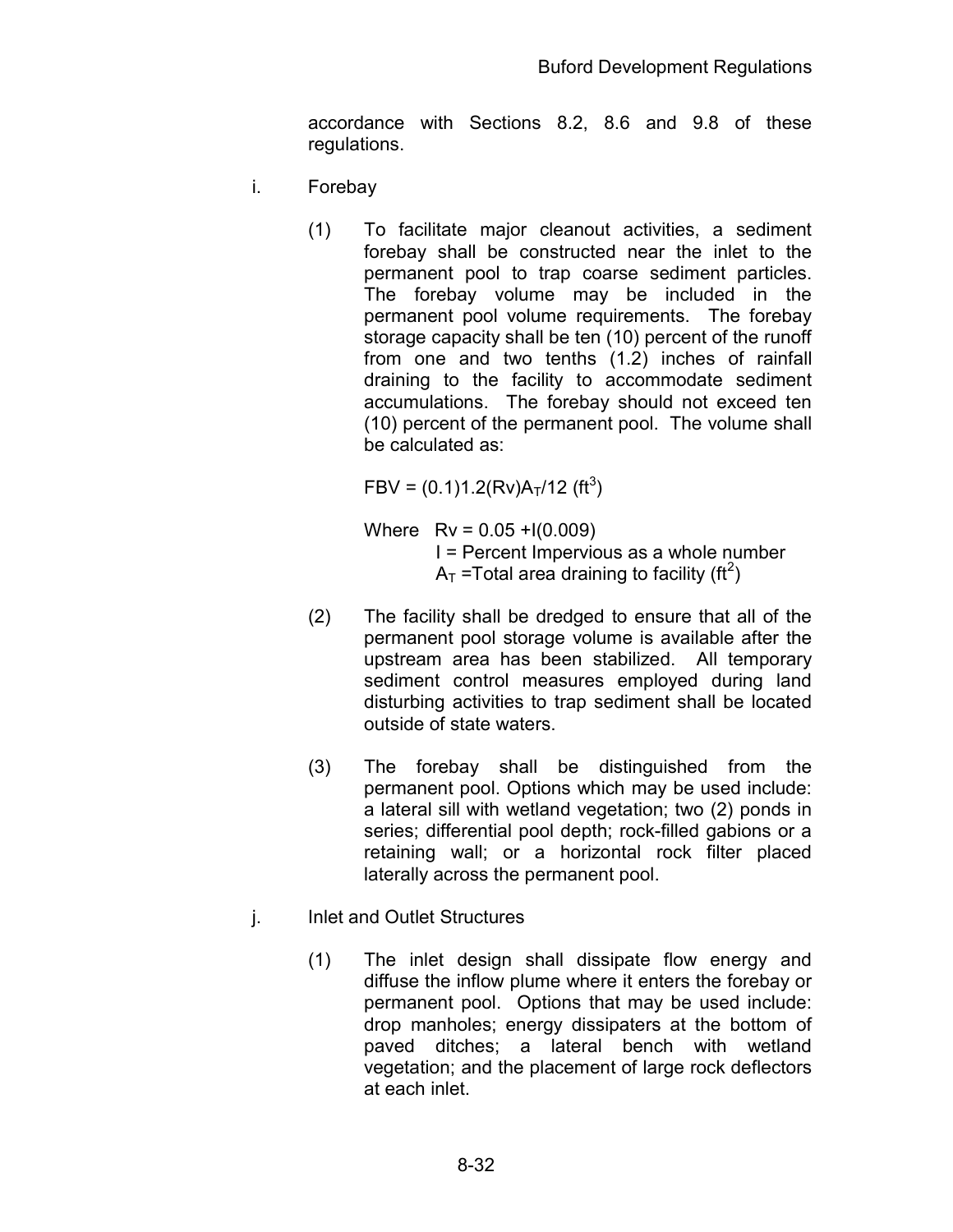- (2) The outlet design shall consist of a riser with a hood or trash rack to prevent clogging and an adequate antivortex device for facilities serving large drainage areas. Anti-seep collars shall be installed around all conduits that pass through the embankment of the basin. The outlet may be sized to achieve the flood control performance standards contained in Sections 8.2, 8.6 and 9.8 of these regulations. An emergency spillway shall be provided no lower than the 25-year ponding elevation and its capacity shall be at least equal to the full 100-year peak flow rate into the facility.
- (3) The channel that receives the discharge from the basin's outfall pipe shall be protected from erosive discharge velocities. Options which may be used include: rip-rap lining of the channel; or, the provision of stilling basins, check dams, rock deflectors or other devices to reduce outfall discharge velocities to nonerosive levels.
- (4) An orifice for any required extended detention volume shall be sized using the same criteria as required in section 8.7.2.
- k. Access. Access requirements shall be as specified in Section 8.2.5 of these regulations.
- l. Easement Requirements. Easement requirements shall be as specified in Section 8.2.5 of these regulations with the change that the easement enclosing the facility shall be named a Best Management Practice (BMP) easement.
- m. Engineer's Certification and Record Drawings. A certified record survey of each facility shall be prepared by a land surveyor currently registered in the State of Georgia. A certified record drawing of the facility shall be prepared based upon this survey. The design engineer shall certify that the facility functions hydraulically as designed. The record drawing shall be submitted to the City at least one (1) week prior to the issuance of a Certificate of Occupancy or Final Plat approval (as appropriate to the project). Record drawings of off-site facilities shall be recorded at least one (1) week prior to the recording of the Final Plat.
- n. The bottom of the pond shall be graded for positive drainage. See Stormwater Standard Drawing.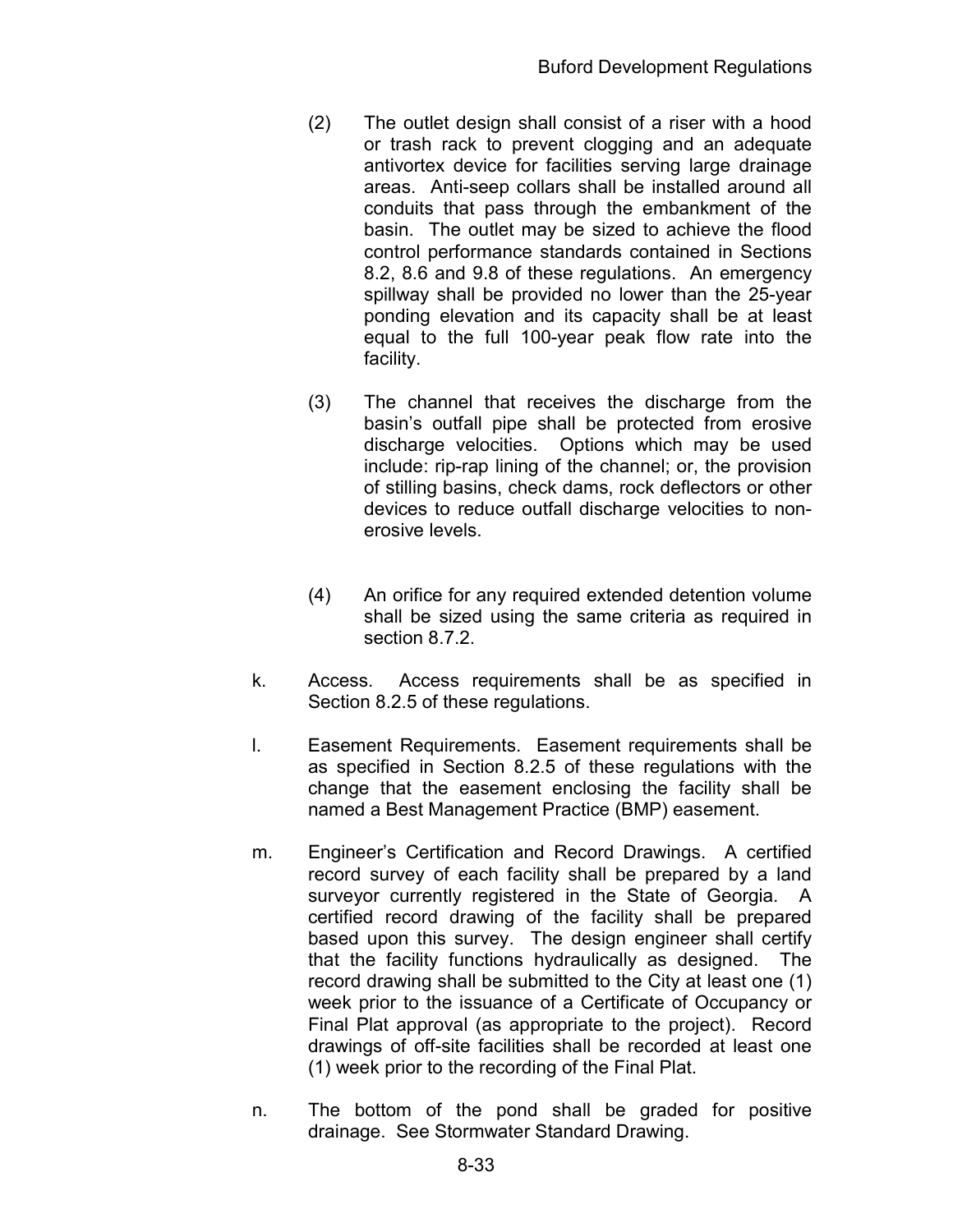## 8.7.2 Dry Extended Detention Facilities

Extended detention facilities with wetland plantings shall be designed and constructed to meet the following requirements:

- a. Maximum Drainage Area The maximum drainage area for which the facility shall be allowed to be constructed should be twenty (20) acres (DA = drainage area in acres);
- b. Storage Volume

The Water Quality Volume (WQV) to be stored is defined in section 8.9.1. Up to fifty (50) percent of the storage volume shall be detained for twenty-four (24) hours and may be used for detention requirements. The remaining portion (fifty (50) percent or greater) shall be drained through a filter drain in twenty-four (24) hours. The filter drain shall be the only outlet draining the WQV.



## S = BMP storage volume in cubic feet;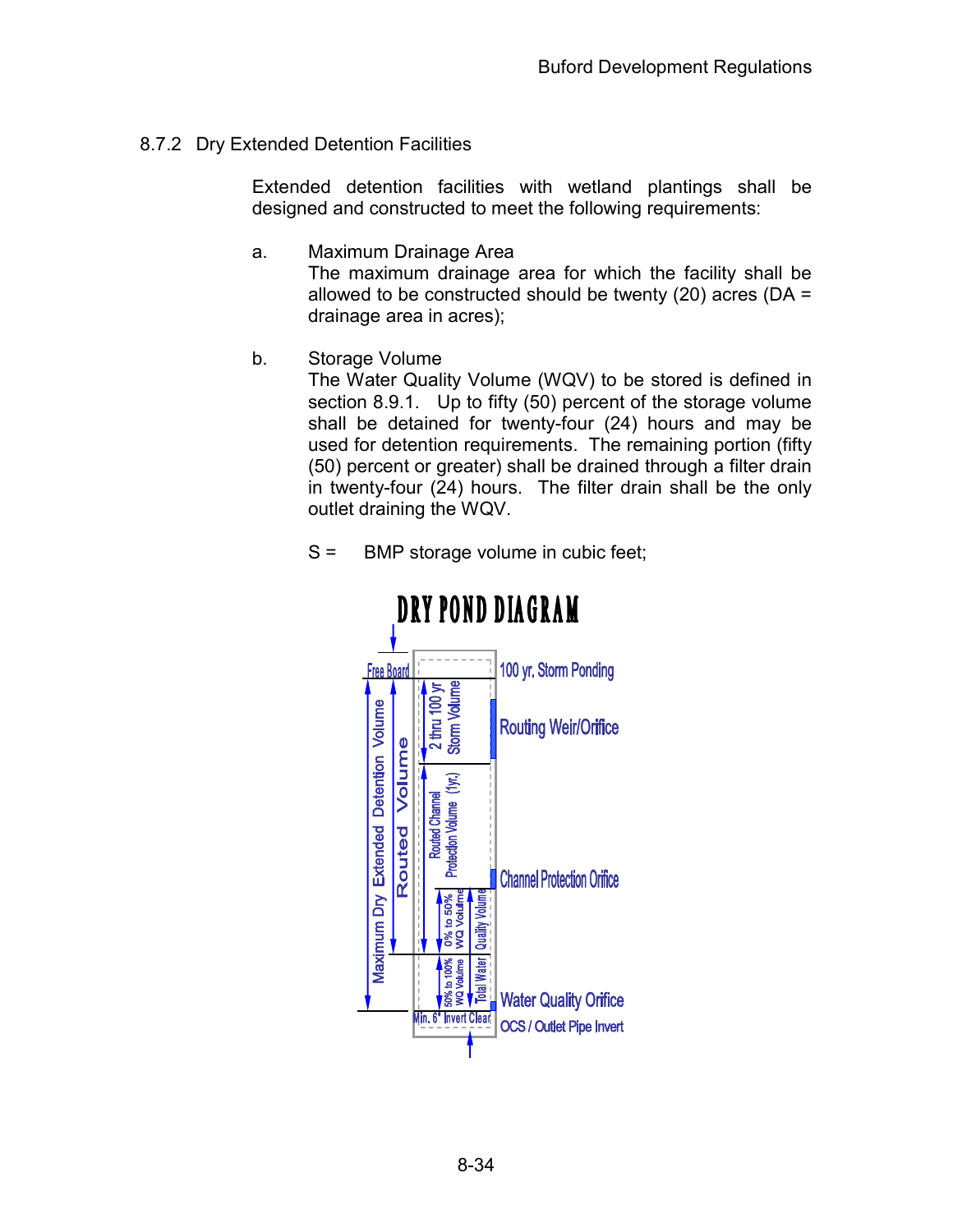- c. Minimum Surface Area. The facility should have a minimum surface area of one (1) percent of the total drainage area when the volume contained in the facility equals the required BMP storage volume;
- d. Side Slopes along the Shoreline. The side slope in cut areas shall be no steeper than 2H:1V (Horizontal: Vertical) and is recommended to be 3H:1V or flatter. The side slope in fill areas shall be 3H:1V or flatter. A flat bench at least ten (10) feet in width shall be provided one (1) foot above the ponding level used to determine the minimum surface area.
- e. Length: Width Ratio. The length: width ratio shall be maximized. The length shall be measured as the shortest flow path from the inlet to the outlet. The width shall be calculated as the surface area of the pond divided by the length.
- f. Depth of Facility. The average cross-sectional area of the facility shall be calculated as the volume of the pond divided by the length. The water velocity shall be determined by dividing the maximum outflow rate by the average crosssectional area. The maximum desired water velocity shall be one half (0.5) foot per second.
- g. Spillway and Dam Design. The principal spillway, emergency spillway and dam shall be designed in accordance with Sections 8.2, 8.6 and 9.8 of these regulations.
- h. Forebay. The forebay requirements are the same as for wet extended detention (section 8.7.1.i)
- i. Inlet and Outlet Structures
	- (1) Inlet and outlet structures shall meet the same requirements as wet detention facilities.
	- (2) The size of the orifice for the facility shall be computed using the following orifice equation with a twenty-four (24) hour draw down time from the full pool BMP volume (S) and an orifice coefficient of six tenths (0.6):
		- $h =$  head measured in feet from the elevation at the required BMP storage to the centroid of the orifice;
		- Qa = average BMP outflow rate in cfs;
		- $Qa = S/ 3600 \times 24$ ;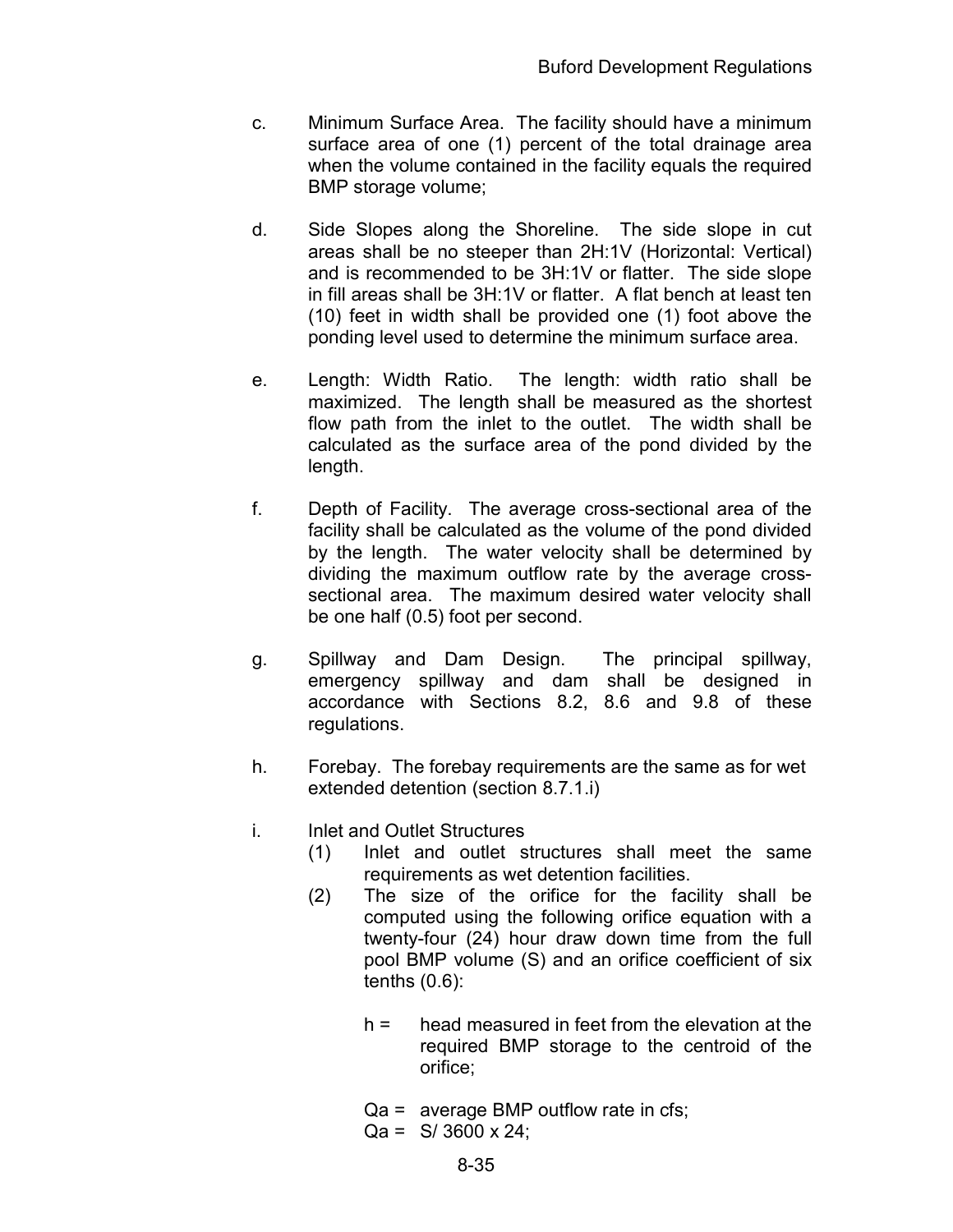- $A =$  required orifice area in square feet;
- A =  $Qa/(0.6 \times (64.4 \times h/2)^{0.5})$ .
- (3) An allowance for base flow shall be provided. The designer either shall determine the base flow using a factor of one and six tenths (1.6) cfs per square mile or may use another standard engineering practice if warranted.
- j. Access. Access requirements shall be as specified in Section 8.2.5 of these regulations.
- k. Easement Requirements. Easement requirements shall be as specified in Section 8.2.5 of these regulations with the exception that the easement enclosing the facility shall be named a Best Management Practice (BMP) easement.
- l. Engineer's Certification and Record Drawings. A certified record survey of each facility shall be prepared by a Land Surveyor currently registered in the State of Georgia. A certified record drawing of the facility shall be prepared based upon this survey. The design engineer shall certify that the facility functions hydraulically as designed. The record drawing shall be submitted to the City at least one (1) week prior to the issuance of a Certificate of Occupancy or Final Plat approval (as appropriate to the project). Record drawings of off-site facilities shall be recorded at least one (1) week prior to the recording of the final subdivision plat.
- m. Wetland Plantings. The facility bottom shall be planted with plantings indigenous to local wetlands.
- n. The bottom of the pond shall be graded for positive drainage. See Stormwater Standard Drawing.

#### 8.7.3 Reserved

8.7.4 Stream Buffers and Impervious Surface Setbacks

Refer to the Zoning Ordinance for buffer and impervious surface setback requirements from streams.

8.7.5 Wet and Extended Detention Facility Maintenance

Maintenance requirements shall be as specified in Section 8.2.6 of these regulations.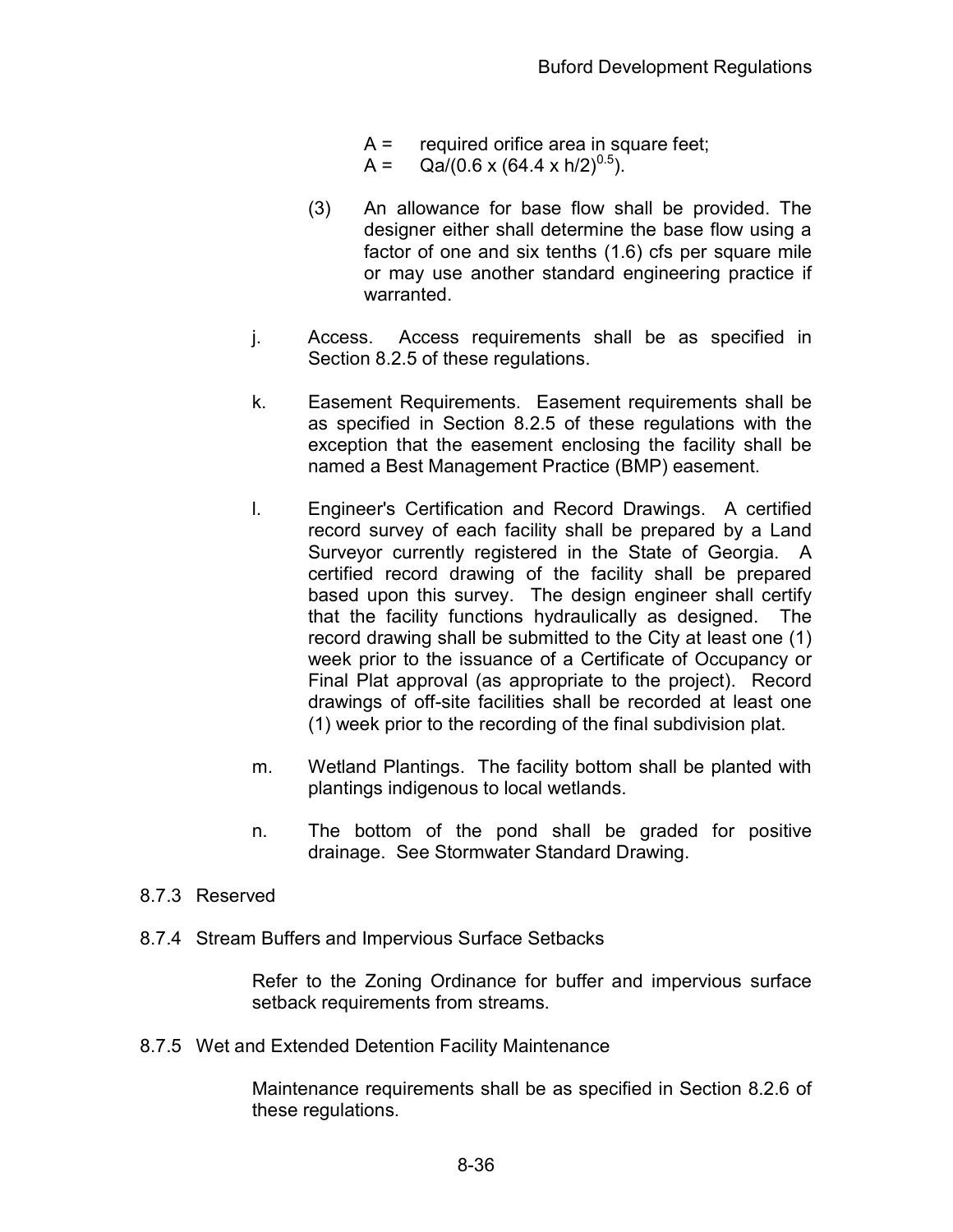8.8 Reserved:

# 8.9 WATER QUALITY BEST MANAGEMENT PRACTICES

- 8.9.1 Treatment of Runoff
	- a. All projects, unless exempt pursuant to 8.9.1.d below, that meet one or more of the following criteria, shall provide water quality treatment based on the modeled Total Suspended Solids (TSS) load of the project for post construction conditions. The determination of the TSS load shall be in accordance with the Stormwater Management Manual. The modeled TSS load shall not exceed eighthundred fifty (850) pounds/acre/year.
		- 1. New development that involves the creation of fivethousand (5,000) square feet or more of impervious cover, or that involves other land development activities of one (1) acre or more;
		- 2. Redevelopment that includes the creation, addition or net replacement of five-thousand (5,000) square feet of more of impervious cover, or that involves other land development activity or one (1) acre or more; or,
		- 3. Land development activities that are smaller than the minimum applicability criteria set forth in items i and ii above, if such activities are part of a larger common plan of development, even though multiple, separate and distinct land development activities may take place at different times on different schedules.
	- b. The water quality volume (WQV) shall be the runoff from one and two tenths (1.2) inches of rain from the project site. The volume shall be calculated as:

 $WQV = 1.2 (Rv)A<sub>s</sub>/12 (ft<sup>3</sup>)$ 

Where  $Rv = 0.05 + 1(0.009)$  I = Percent Impervious as a whole number  $A_s$  = On-site area to be treated (ft<sup>2</sup>).

- c. Runoff from any new development or redevelopment, regardless of size, that is defined by the City to be a hotspot land use or activity shall be adequately treated and addressed through the use of structural storm water controls, nonstructural practices and pollution prevention practices.
- d. The following activities are exempt from providing treatment: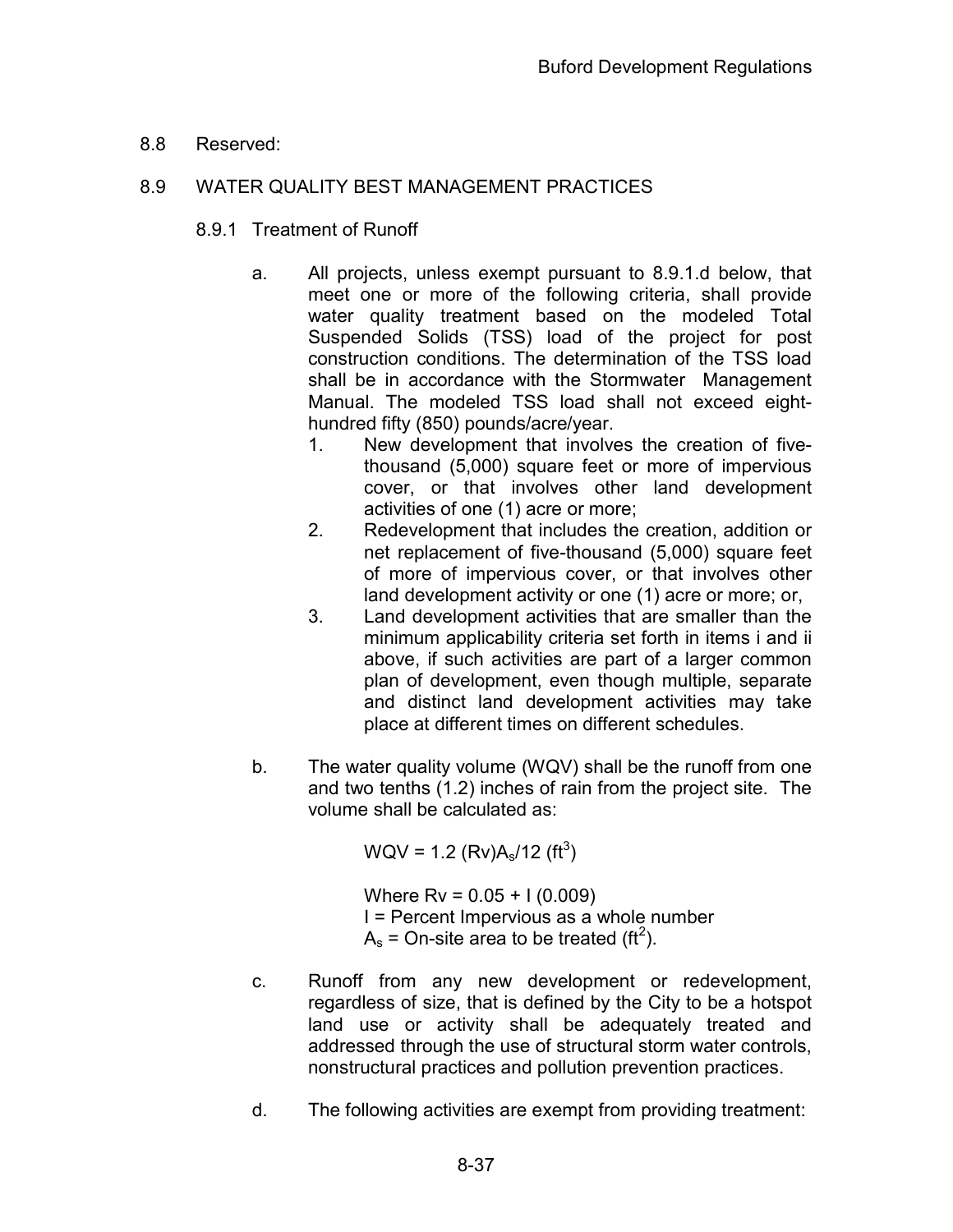- 1. Individual single-family or duplex residential lots that are not part of a subdivisions or phased development project;
- 2. Additions or modifications to existing single-family or duplex residential structures; and,
- 3. Repairs to any stormwater management facility or practice deemed necessary by the City.
- 8.9.2. Facility Location Criteria
	- a. Facility location criteria shall be as specified for detention facilities in Section 8.2.4 of these Regulations.
	- b. In a residential subdivision, the following Best Management Practices must be located on a separate lot in accordance with Section 8.2.4.g if not located on a recreation area lot as specified in 8.2.4.f:
		- 1. Extended detention ponds;
		- 2. Retention ponds;
		- 3. Sand filters;
		- 4. Constructed wetlands;
		- 5. Infiltration trenches;
		- 6. Oil/grit separators.
- 8.9.3 Facility Easement Requirements
	- a. Facility easement requirements shall be as specified in Section 8.2.5 of these regulations with the exception that the easement enclosing the facility shall be named a Best Management Practice (BMP) easement.
	- b. Stream Buffer Easements shall be shown on the final plat for areas that are claimed in the TSS model as Undisturbed Stream Buffers for the site. These areas shall be left in a natural, undisturbed condition except for walking trails. Trails shall not be allowed within twenty-five (25) feet of a stream bank without a state waters buffer variance.
	- c. Upland Area Easements in non-residential subdivisions that are claimed as undisturbed upland areas for the site, shall be recorded in an easement acceptable to the City. These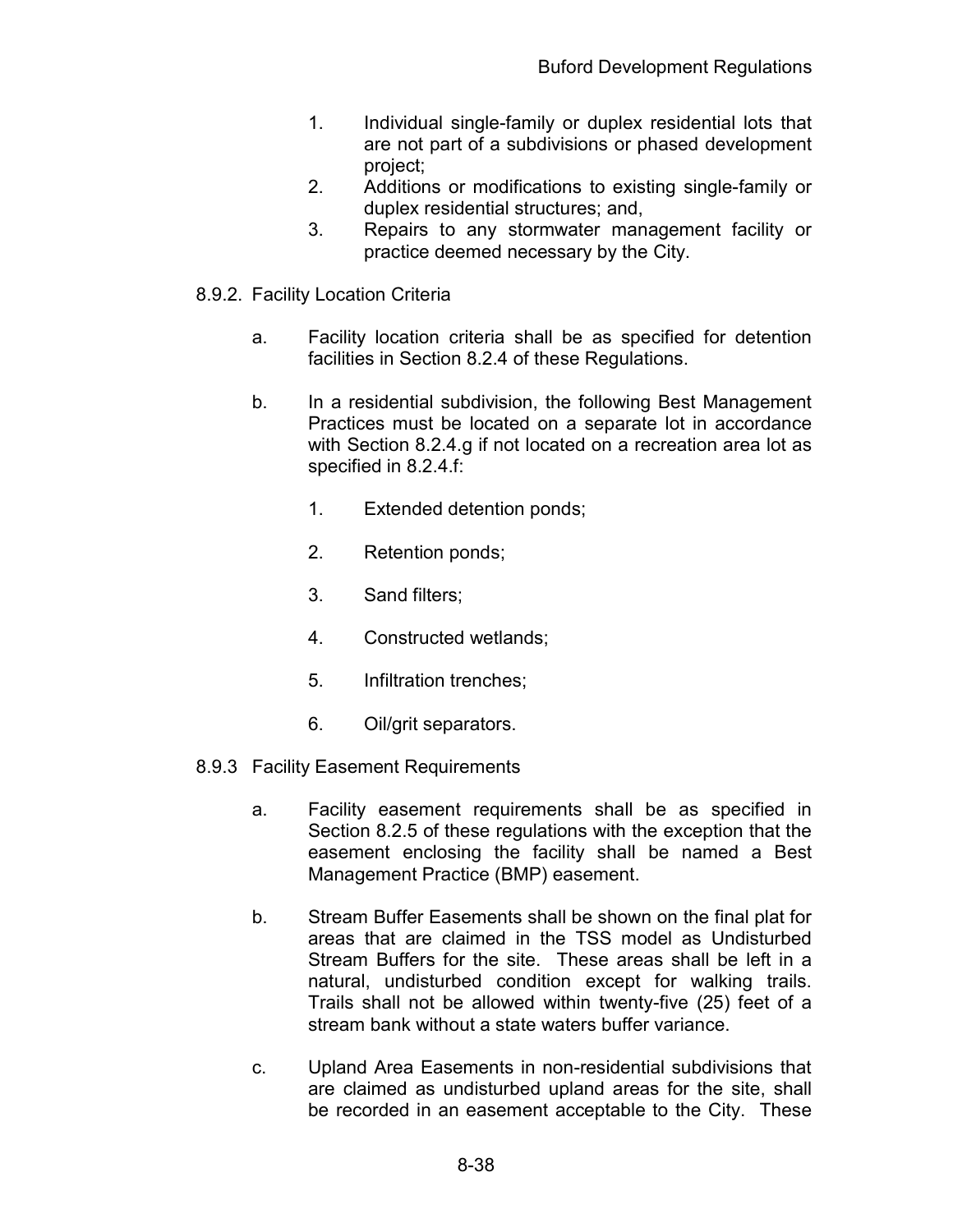areas shall be left in a natural, undisturbed condition except for walking trails.

- 8.9.4 Facility Maintenance
	- a. Maintenance requirements shall be as specified in Section 8.2.6 of these regulations.
	- b. Prior to or concurrent with the recording of a Final Plat for a subdivision, or issuance of a Certificate of Occupancy for a non-subdivision project, the developer shall provide acceptable surety such as a bond or letter of credit providing for the maintenance of the facility for a period of not less than eighteen (18) months. The amount of the surety shall be the greater of fifty (50) percent of construction costs of the facility or one hundred (100) percent of the cost to clean out the facility. At the end of eighteen (18) months, the City may require the surety to be renewed due to anticipated maintenance caused by such concerns as future construction activity in the basin draining to the facility. A renewed surety may be required up to a total maximum of ten (10) years. The surety for a facility shall be renewed during the ten years until:
		- 1) The surface water drainage area within the project has undergone final stabilization and all planned construction activity has been completed;
		- 2) All storm water runoff in the surface water drainage area within the project is coming from undisturbed or stabilized areas;
		- 3) At least ninety (90) percent of the lots in that surface water drainage area within the project have been sold to an unrelated party, permanent structures completed and final stabilization achieved;
		- 4) The accumulation of acreage of undeveloped lots, lots with no completed permanent structure and no final stabilization, within the surface water drainage area within the project is less than five (5) acres or ten (10) percent of the total area of the common development draining to the facility, whichever is greater; and
		- 5) Within two (2) months of surety release, the facility shall be cleaned out if necessary and a new record survey, drawing and certification showing that the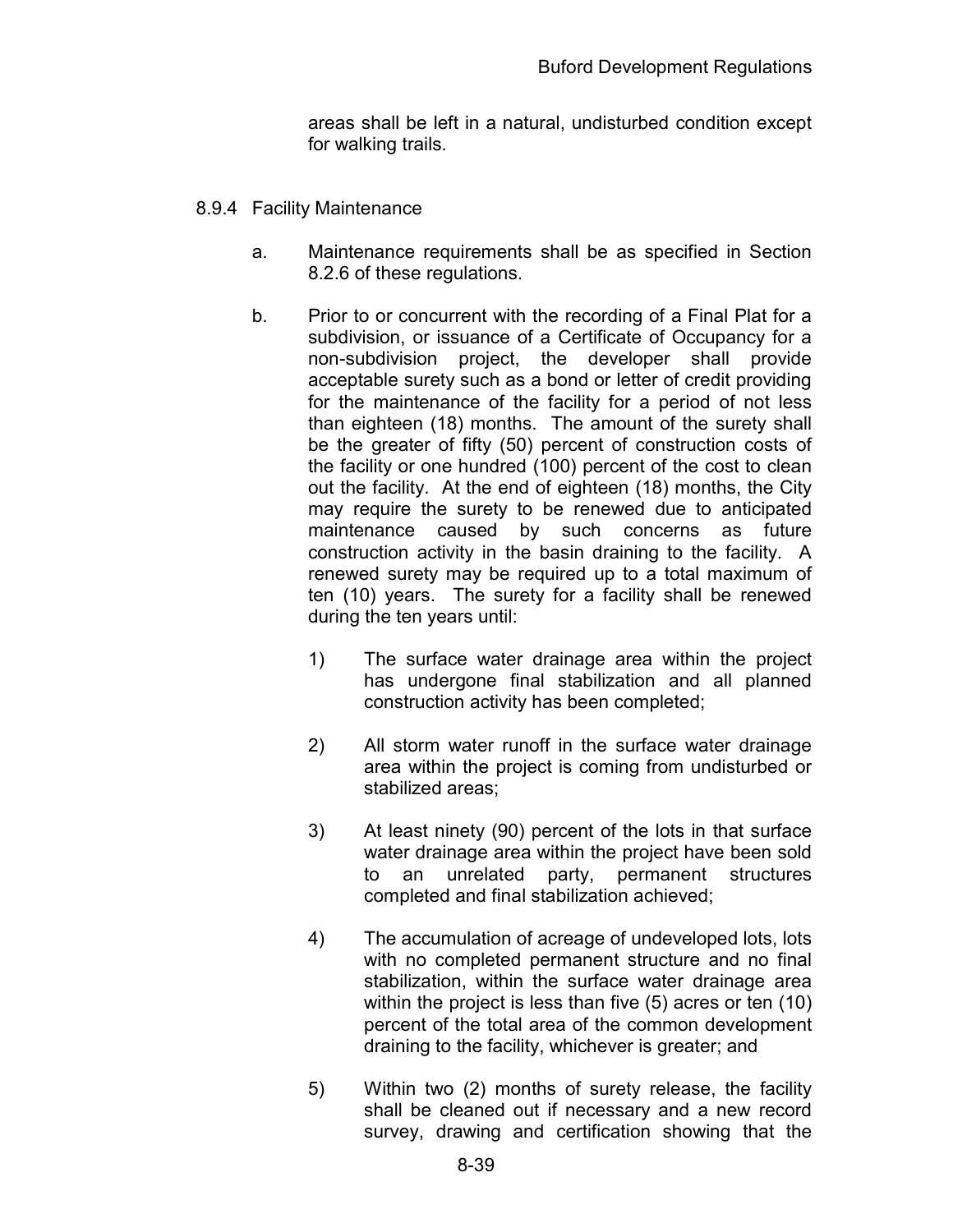volume of the facility is equal to or greater than the volume shown in the record survey, drawing and certification when the facility was approved. As an alternative, a new record survey, drawing and certification showing that the facility complies with these regulations as specified in section 8.2.8 shall be submitted.

8.9.5 Facility Certification and Record Drawings

Requirements for a certified record survey and addendum to the Storm Water Management Report shall be the same for water quality facilities as for detention facilities in section 8.2.8.

8.9.6. Existing Subdivisions with Regional Water Quality Facilities.

Where the drainage is treated in a regional water quality facility approved between April 27, 1999, and January 1, 2001, lots in nonresidential subdivisions (or phases in residential subdivisions) shall either conform to the permit and water quality regulations at the time of approval or conform to the current water quality regulations as stated in section 8.9.

8.9.7. Existing Subdivisions without Regional Water Quality Facilities.

Where drainage is treated in a regional detention facility approved before April 27, 1999, lots in non-residential subdivisions (or phases in residential subdivisions) shall conform to the current water quality regulations as stated in section 8.9.

8.9.8 Retrofitting of existing detention facilities for water quality treatment

If water quality treatment for a proposed development is to be provided in an existing detention basin then treatment must be provided for the entire original project basin. A modification to the 25-year detention requirement may be granted for the purpose of retrofitting the detention pond to meet current water quality regulations. Granting of a modification will meet the intent and purpose of these Regulations when:

a. The detention requirements of the current regulations are provided in the facility for the 1-year, 2-year, 5 year and 10-year storm. For a retrofitted basin, the volume of the 1-year storm shall be based on the